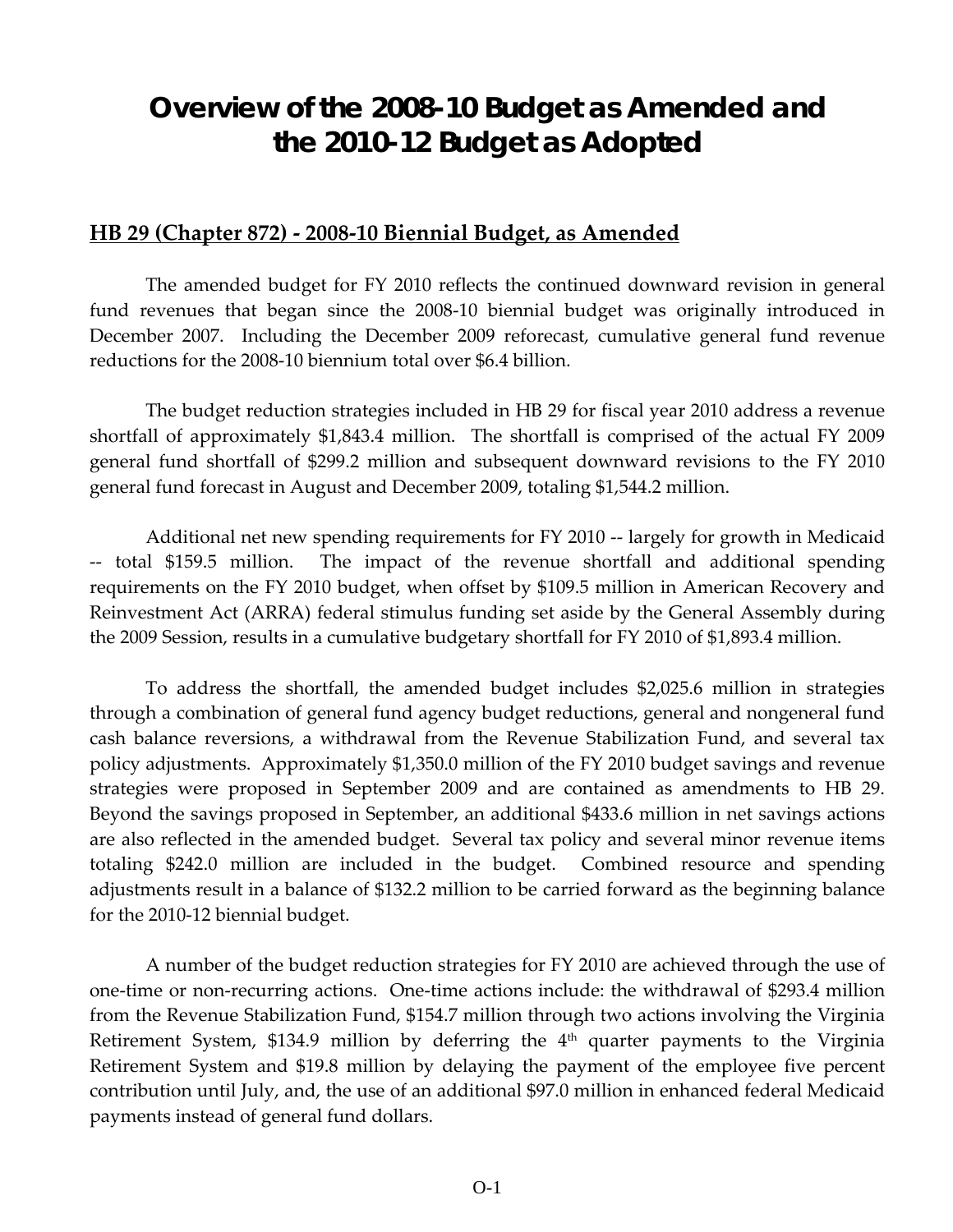For the most part, agency-specific and targeted reductions carry forward into the 2010-12 biennium and are noted in each individual section of this document.

#### **HB 30 (Chapter 874) ‐ 2010‐12 Biennial Budget**

The HB 30 general fund revenue estimate for the 2010‐12 biennium reflects the ripple effect of the \$1.5 billion revenue reduction required for FY 2010. In total, general fund revenues, excluding transfers, are estimated to be \$14,583.5 million in FY 2011 and \$15,303.1 million in FY 2012. This represents growth rates of 4.3 percent and 4.9 percent, respectively, for each year of the biennium. These revenue estimates reflect several tax policy actions, which are discussed further in the **Resources Section** of this document.

In crafting the 2010‐12 budget, the 2010 General Assembly faced the challenge of a budget shortfall of nearly \$4.5 billion. This was due primarily to three factors. First, not all of the actions taken to balance the FY 2010 budget result in on‐going base budget reductions. As a result, the 2010‐12 base operating budget exceeded available revenues by about \$1.6 billion. Second, the use of federal stimulus money to help defray Medicaid spending in FY 2010 and two-quarters of FY 2011 was expected to end, resulting in the need to backfill federal dollars with about \$1.2 billion in general funds. Third, additional spending pressures in Medicaid, public education, debt service, and employee health care and retirement rates totaled roughly \$1.7 billion. These spending items are detailed below.

The budget as adopted employs several strategies for closing the budget shortfall, including:

- 1) Across‐the‐board and targeted reductions to general fund agencies and programs totaling \$716 million continued from agency plans submitted in September 2009;
- 2) An additional \$2.5 billion in targeted savings actions; and
- 3) Tax policy, balances, and non‐general fund fee actions of about \$1.3 billion for the biennium.

The budget, as introduced, included savings of \$950.0 million GF in each year by eliminating state support for local personal property tax relief. This proposal was not adopted by the 2010 General Assembly. To partially offset this savings item, the General Assembly chose to fund less than the expected rate for several employee benefit programs, primarily VRS, for state employees and teachers. This action, which was accompanied by legislation that reduced retirement benefits for future employees, resulted in budget savings and additional resources of roughly \$780.0 million for the biennium. Details on these actions are included in the Central Appropriations section of this summary.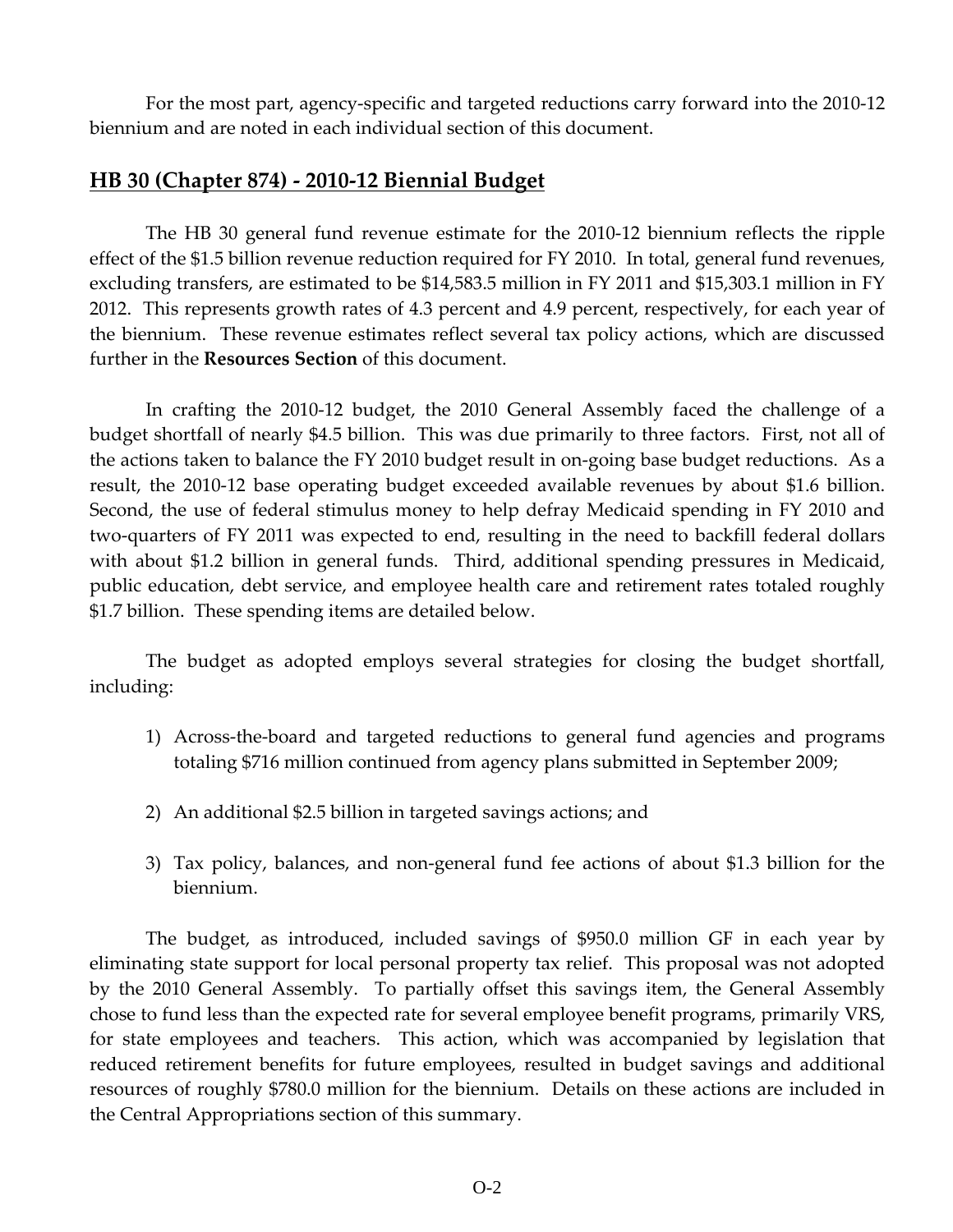### **Budget Savings**

Major general fund savings actions are highlighted in the table below.

| Major Spending Reductions Approved in HB 29 and HB 30<br>(GF \$ in millions) |         |              |
|------------------------------------------------------------------------------|---------|--------------|
|                                                                              | HB 29   | <b>HB</b> 30 |
| <b>Judicial Department</b>                                                   |         |              |
| Reduce Criminal Fund Due to Impact of Commonwealth's                         |         |              |
| Attorneys Seeking Jail Time for Fewer Misdemeanor Offenses                   |         | (\$7.0)      |
| Administration                                                               |         |              |
| <b>Secretary of Administration</b>                                           |         |              |
| Reduce Funding for Grants for Public Television and Radio                    | (\$0.6) | (\$1.7)      |
| <b>Compensation Board</b>                                                    |         |              |
| Adjust Jail Per Diem Payment Rates                                           |         | $(\$45.9)$   |
| Implement Reductions for Sheriffs and Regional Jails                         | (19.5)  | (8.3)        |
| <b>Implement Reductions for Treasurers</b>                                   | (1.6)   | (8.0)        |
| <b>Implement Reductions for Commissioners of Revenue</b>                     | (1.6)   | (6.0)        |
| <b>Implement Reductions for Commonwealth's Attorneys</b>                     | (2.5)   | (4.5)        |
| Eliminate Retirement and Life Insurance Payments for                         |         |              |
| <b>Constitutional Officers</b>                                               | (7.8)   |              |
| Supplant GF for Dispatchers with E-911 Funds                                 | (2.0)   | (4.0)        |
| <b>Implement Reductions for Directors of Finance</b>                         | (0.9)   | (3.2)        |
| Adjust Funding for Delayed Jail Opening                                      | (3.6)   |              |
| Liability Insurance and Bond Premium Payments                                | (3.3)   |              |
| Reduce Operating Funds for Commissioners                                     |         | (3.0)        |
| Supplant GF for Clerks with Technology Trust Funds                           |         | (3.0)        |
| Eliminate Jail Contract Bed Program                                          |         | (2.9)        |
| Reduce Operating Funds for Treasurers                                        |         | (2.5)        |
| Compensation Board Administration                                            |         | (2.2)        |
| Eliminate One Day of Funding for Constitutional Officers                     | (2.2)   |              |
| Implement Reductions for Clerks of Circuit Court                             | (4.2)   | (1.2)        |
| Reduce Operating Funds for Directors of Finance                              |         | (1.1)        |
| Reduce Career Development Program Funding                                    |         | (1.0)        |
| <b>Department of General Services</b>                                        |         |              |
| Improve Efficiency in Director's Office                                      | (\$0.6) | (\$1.2)      |
| Supplant GF with NGF                                                         |         | (2.0)        |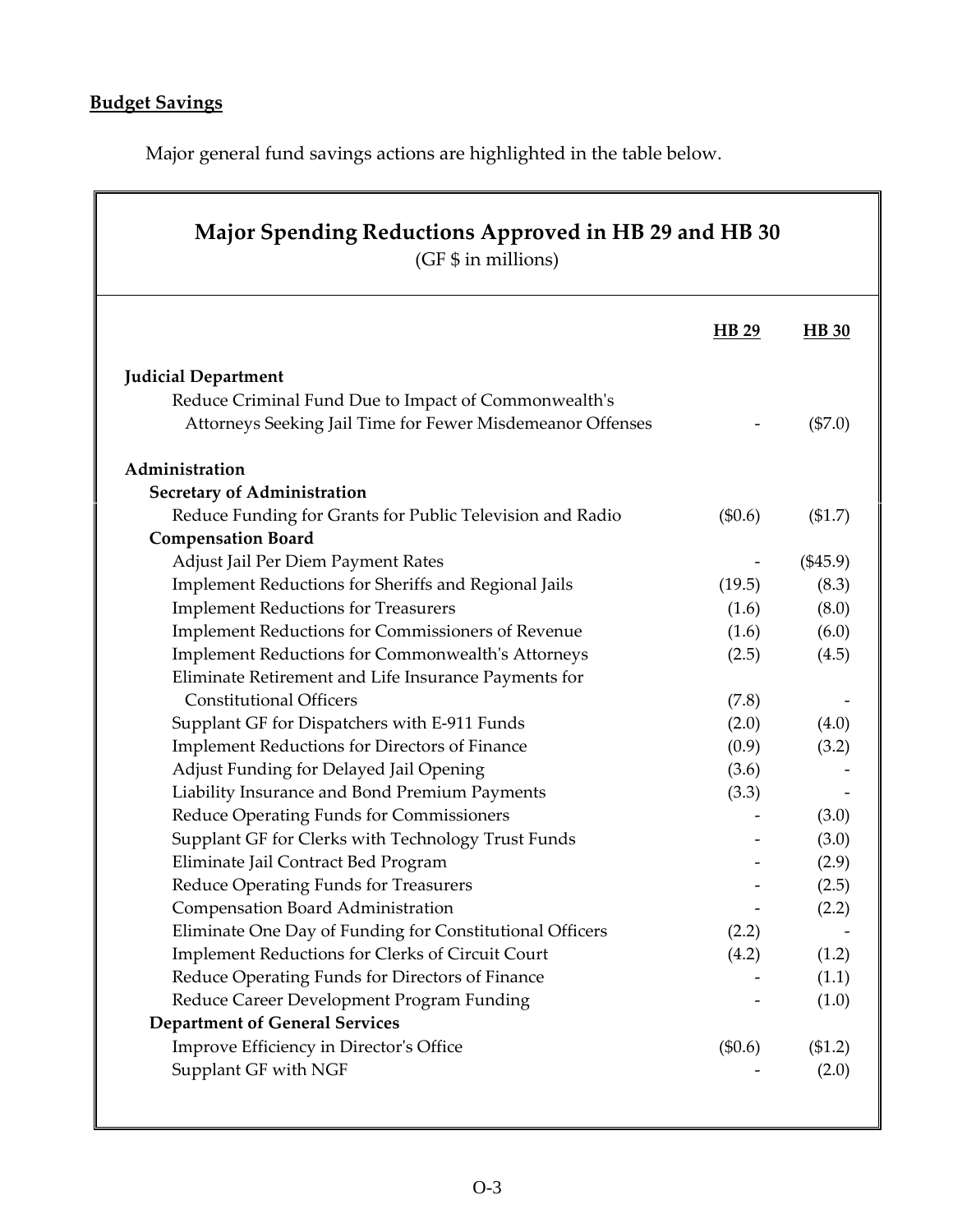|                                                             | <b>HB</b> 29 | <b>HB</b> 30 |
|-------------------------------------------------------------|--------------|--------------|
| <b>State Board of Elections</b>                             |              |              |
| Reduce Assistance for General Registrar and Local Electoral |              |              |
| <b>Boards Compensation</b>                                  | (\$0.6)      | (\$3.0)      |
|                                                             |              |              |
| <b>Agriculture and Forestry</b>                             |              |              |
| Department of Agriculture and Consumer Services             |              |              |
| Eliminate 22 FTE Positions/Reduce Admin. Expenses           | (\$2.3)      | $(\$4.9)$    |
| <b>Department of Forestry</b>                               |              |              |
| Eliminate 8 FTE Positions/Reduce Admin. Expenses            | (\$1.6)      | (\$3.8)      |
| <b>Commerce and Trade</b>                                   |              |              |
| <b>Department of Business Assistance</b>                    |              |              |
| September 2009 Reductions/Reduce Admin. Expenses            | $(\$0.3)$    | (\$1.9)      |
| Department of Housing and Community Development             |              |              |
| September 2009 Reductions                                   | (\$3.3)      |              |
| Reduce Enterprise Zone Program Grant                        |              | (2.0)        |
| Reduce Southwest Water Grants and SERCAP                    |              | (1.7)        |
| Reduce PDC and Supplemental PDC Grants                      |              | (1.7)        |
| Reduce Homeless Prevention and Shelter Imp. Grants          |              | (1.2)        |
| Reduce Indoor Plumbing Rehabilitation Grant                 |              | (1.0)        |
| Department of Mines, Minerals and Energy                    |              |              |
| Supplant GF with New Fees and Administrative Efficiencies   | $(\$0.6)$    | (\$3.3)      |
| Virginia Economic Development Partnership                   |              |              |
| September 2009 Reductions/Reduce Admin. Expenses            | (\$1.5)      | $(\$4.4)$    |
| Virginia Tourism Authority                                  |              |              |
| September 2009 Reductions/Reduce Admin. Expenses            | (\$1.6)      | (\$3.2)      |
| Education                                                   |              |              |
| Direct Aid (DA) to Public Education                         |              |              |
| Supplant Portion of Basic Aid GF Payment with ARRA          | (\$150.1)    |              |
| Eliminate Textbook Funding                                  | (79.6)       |              |
| Eliminate Nonpersonnel Inflation Factor Costs               | (61.3)       | (9.5)        |
| Sept. 2009 Reductions: Supplant GF with ARRA                | (68.9)       |              |
| Sept. 2009 Reductions: Suspend 4th Qtr Benefit Payments     | (59.4)       | (0.4)        |
| Sept. 2009 Reductions: Supplant Literary Funds for GF VRS   | (55.0)       |              |
| Sept. 2009 Reductions: Update Net Sales Tax                 | (37.6)       |              |
| Supplant GF with Literary Funding for VRS Payments          | (17.0)       |              |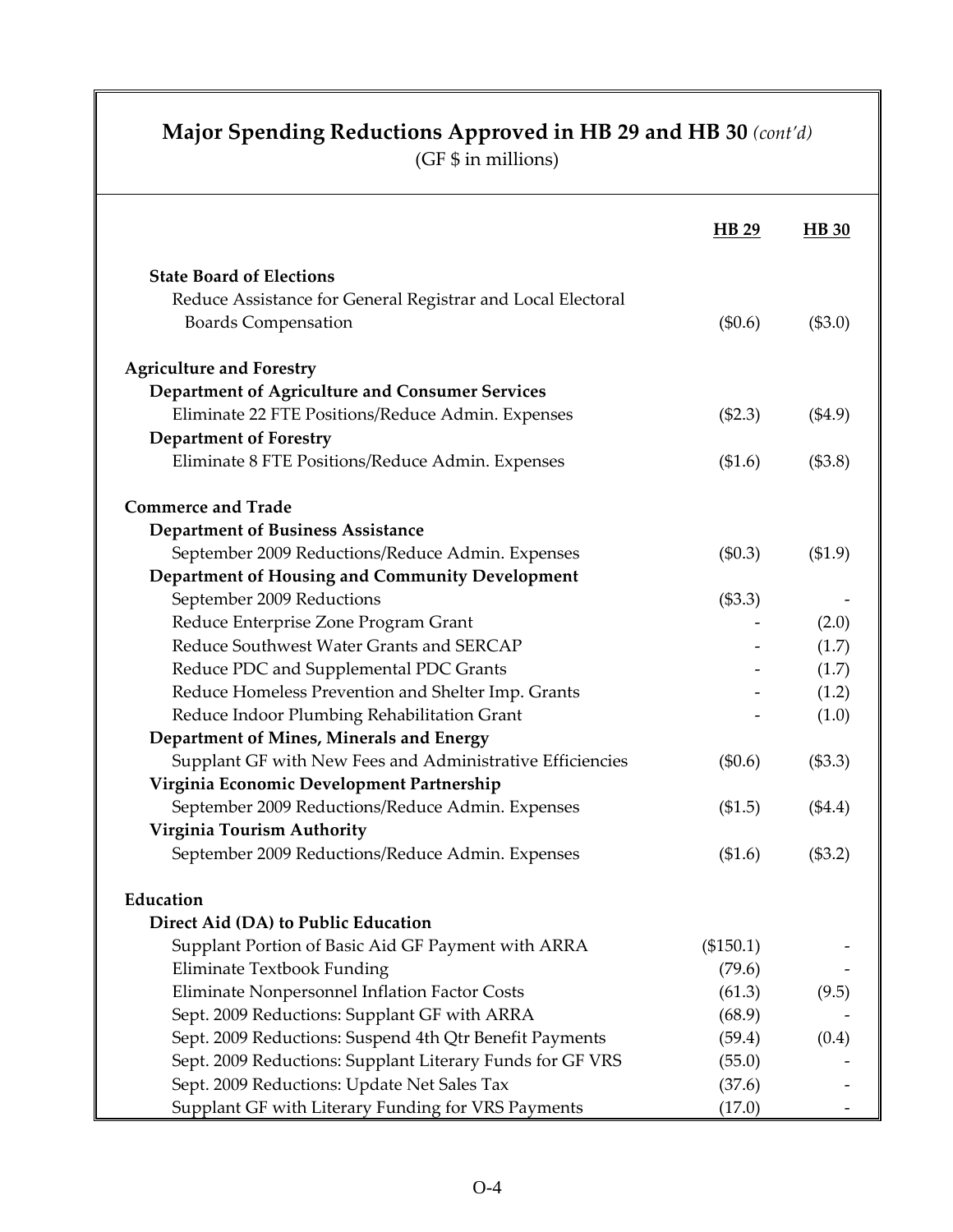|                                                                                                                              | HB 29           | <b>HB</b> 30 |
|------------------------------------------------------------------------------------------------------------------------------|-----------------|--------------|
|                                                                                                                              |                 |              |
| Sept. 2009 Reductions: FY09 Lottery & Supplemental Prog. Adj.<br>Addl. Benefit Savings not Reflected in Sept. Reduction Plan | (10.2)<br>(9.8) |              |
| Delay 4th Qtr Reimbursements for State Operated Programs                                                                     | (8.2)           |              |
| Technical - Update Remedial Summer School Enrollment                                                                         | (3.1)           |              |
| Technical - Update ESL Enrollment                                                                                            |                 |              |
|                                                                                                                              | (2.9)<br>(2.0)  |              |
| Technical - Update Incentive & Categorical Accounts<br>Benefits - Contribution Rates (VRS, GL, RHCC)                         |                 |              |
| Adjust Health Care Costs for Actual Plan Participation                                                                       |                 | (345.8)      |
|                                                                                                                              |                 | (269.2)      |
| Eliminate Certain Personnel & Capital Exp from SOQ Model                                                                     |                 | (243.7)      |
| Redirect Selected GF Programs to Lottery Proceeds Fund                                                                       |                 | (164.8)      |
| Supplant Portion of Basic Aid GF Payment with ARRA<br>Include \$0 Values in LWA Calculation                                  |                 | (126.4)      |
| Technical Correction - Use Fiscal & Contractual LEA ADM                                                                      |                 | (78.7)       |
|                                                                                                                              |                 | (49.2)       |
| Supplant Literary Funds for GF VRS Payments                                                                                  |                 | (37.2)       |
| Technical - Distribute Benefit Savings from Central Approp.                                                                  |                 | (36.3)       |
| Reduce Textbook Funding                                                                                                      |                 | (34.1)       |
| Update Federal Deduct Percentage                                                                                             |                 | (34.0)       |
| Technical - Adjust Net Sales Tax for December 2009 Reforecast                                                                |                 | (33.9)       |
| Extend School Bus Replacement Cycle by Three Years                                                                           |                 | (19.4)       |
| Technical - Correct SOQ Model for Regional Centers                                                                           |                 | (17.5)       |
| Reduce Variety of Supplemental Programs                                                                                      |                 | (1.1)        |
| Department of Education (DOE), Central Office Operations                                                                     |                 |              |
| September 2009 Reductions                                                                                                    | (\$3.0)         |              |
| Reduce Personnel & Capture Benefit Savings from Central                                                                      |                 |              |
| Appropriations                                                                                                               |                 | (2.4)        |
| Supplant Academic Reviews & PASS Costs with NGF                                                                              |                 | (1.5)        |
| Virginia School for the Deaf and the Blind                                                                                   |                 |              |
| September 2009 Reductions                                                                                                    | (\$1.0)         |              |
| Reduce Personnel & Capture Benefit Savings from Central                                                                      |                 |              |
| Appropriations                                                                                                               |                 | (1.6)        |
|                                                                                                                              |                 |              |
| <b>Higher Education</b>                                                                                                      |                 |              |
| <b>Colleges and Universities</b>                                                                                             |                 |              |
| Higher Education Reduction Plan                                                                                              | $(\$44.9)$      | $(\$234.3)$  |
| <b>Higher Education Reversion Clearing Account</b>                                                                           |                 | (10.0)       |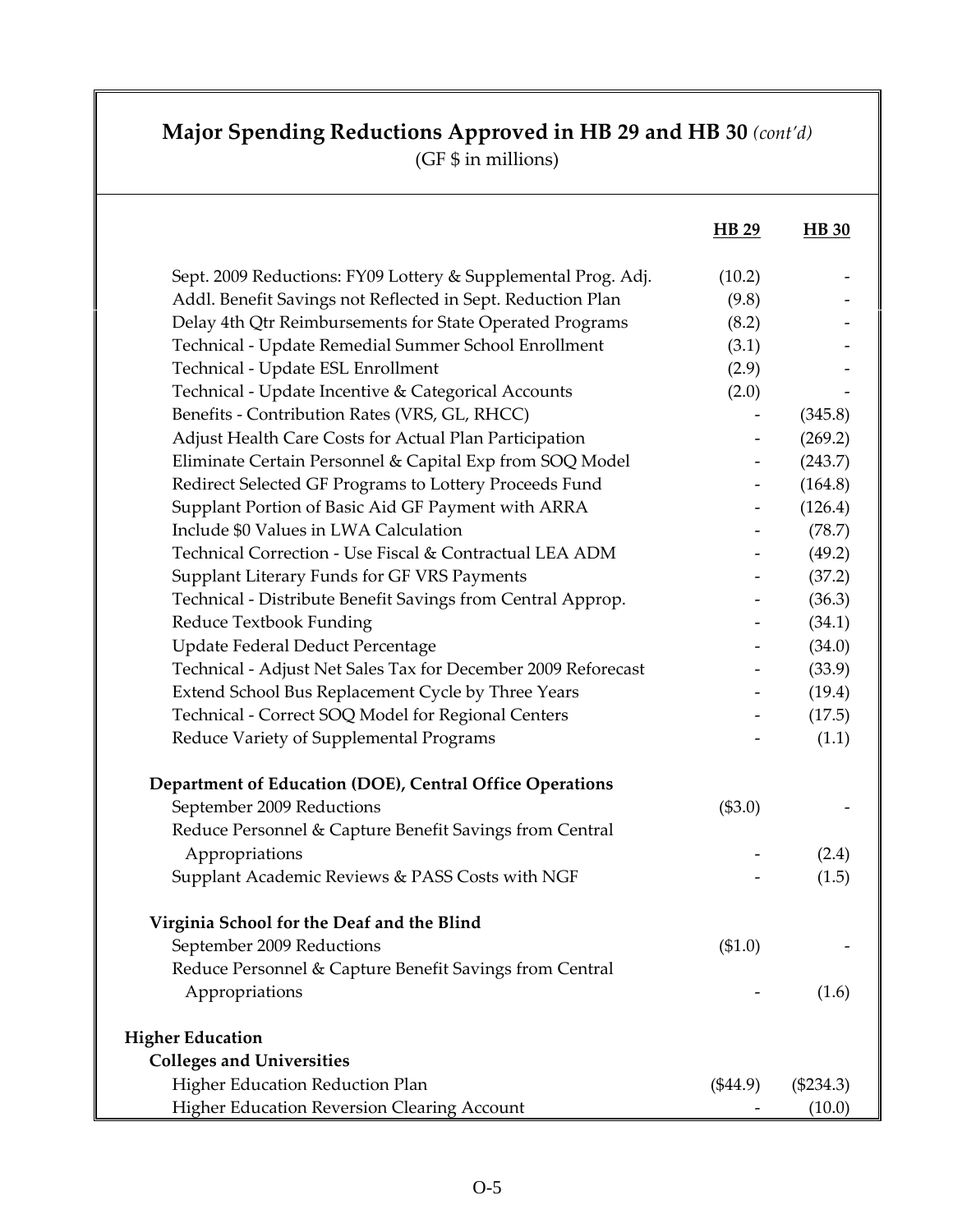|                                                                  | <b>HB</b> 29 | <b>HB</b> 30 |
|------------------------------------------------------------------|--------------|--------------|
| Miscellaneous Reductions                                         |              | (3.0)        |
| Remove One-Time Procurement Support for IT and Equipment         |              | (2.3)        |
| <b>Affiliated Institutions and Higher Education Centers</b>      |              |              |
| Reduce GF Support                                                | $(\$4.5)$    | (\$14.5)     |
| Tuition Assistance Grant Program Reduction                       |              | (10.0)       |
| Reduce Funding for Jefferson Lab Research Facility/Hampton       |              |              |
| Proton Beam                                                      |              | (9.2)        |
| Miscellaneous Reductions                                         |              | (4.2)        |
| <b>State Museums</b>                                             |              |              |
| Reduce GF Support                                                | $(\$4.5)$    | (\$11.2)     |
| Reduce Aid to Local Libraries                                    | (0.9)        | (5.2)        |
| Reduce Commission for the Arts Grants                            | (0.9)        | (3.1)        |
| Miscellaneous Reductions                                         |              | (1.3)        |
| Finance                                                          |              |              |
| <b>Department of Accounts</b>                                    |              |              |
| Supplant GF Support for Line of Duty Act                         | $(\$2.9)$    | $(\$20.2)$   |
| <b>Treasury Board</b>                                            |              |              |
| Reduce Funding for Debt Service Requirements                     | (\$27.8)     | (\$9.8)      |
| Out-of-State Fees                                                |              | (14.4)       |
| <b>HEETF Debt Service</b>                                        |              | (8.3)        |
| <b>Department of Taxation</b>                                    |              |              |
| <b>Administrative Savings</b>                                    |              | (\$5.2)      |
| <b>Turnover and Vacancy Savings</b>                              | (0.5)        | (4.0)        |
| <b>Health and Human Resources</b>                                |              |              |
| <b>Comprehensive Services Act for At-Risk Youth and Families</b> |              |              |
| Reduce Forecasted Program Growth                                 | $(\$31.6)$   | (\$65.3)     |
| Recover Excess Funding for Parental Agreements                   | (5.0)        | (10.0)       |
| Increase Local Share of Medicaid-Funded Residential Services     |              | (4.0)        |
| Reduce GF to Reflect Increased Medicaid Revenue                  |              | (3.8)        |
| Eliminate Hold Harmless Clause for Residential Services          |              | (1.6)        |
| Reduce Appropriation Due to Increased Outcome Monitoring         |              | (1.3)        |
| Department for the Aging                                         |              |              |
| Reduce Funding for Individual Care Services                      |              | (\$1.5)      |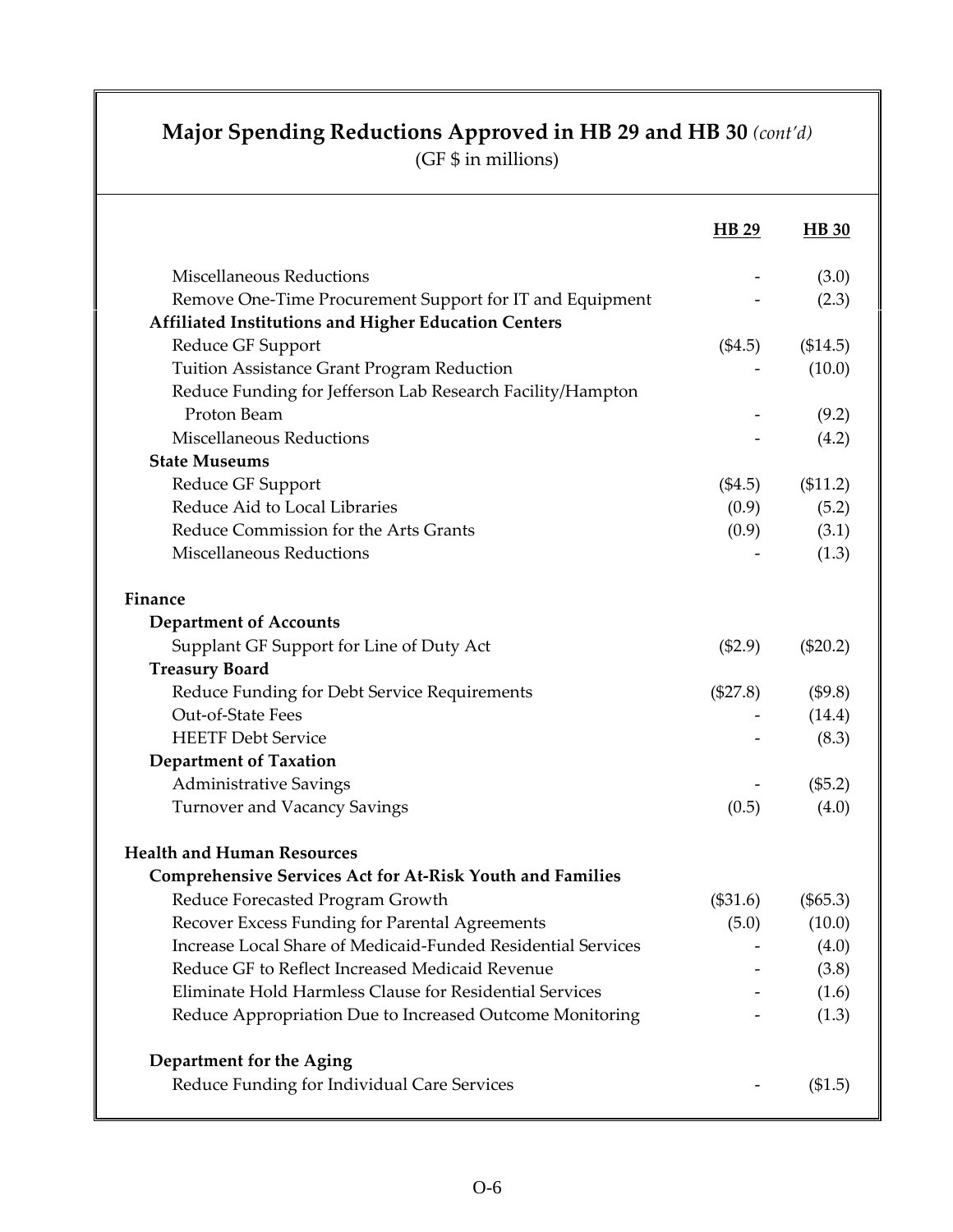|                                                                | HB 29      | <b>HB</b> 30 |
|----------------------------------------------------------------|------------|--------------|
| <b>Department of Health</b>                                    |            |              |
| Supplant GF with Environmental Health Services Fee Rev.        |            | $(\$7.6)$    |
| Reduce GF for OCME in FY 2012                                  |            | (2.5)        |
| Reduce Funding for Poison Control Centers                      | (0.2)      | (2.1)        |
| Supplant GF with NGF for Central Mgmt & Administration         | (0.9)      | (1.7)        |
| Contract for Lab Services in Ten Health Districts              |            | (1.4)        |
| Eliminate Funding for Six Health District Pharmacies           | (0.1)      | (1.3)        |
| Reduce State & Local Match for Health Districts                | (0.5)      | (1.0)        |
| Fund Family Planning Services with NGF Resources               | (0.5)      | (1.0)        |
| <b>Department of Medical Assistance Services</b>               |            |              |
| Enhanced Medicaid Match from ARRA                              | $(\$97.0)$ |              |
| Reduce GF Share of "Clawback" with Federal ARRA Funds          |            | (85.7)       |
| Eliminate Inflation Adjustment - Hospital Operating Rates      |            | (76.0)       |
| FMAP - Reduce Eligibility Limits for Long-Term Care from 300%  |            |              |
| to 275% of Supplemental Security Income (SSI)                  |            | (53.3)       |
| FMAP - Reduce Eligibility Limits for Long-Term Care from 275%  |            |              |
| to 250% of Supplemental Security Income (SSI)                  |            | (36.4)       |
| Eliminate Statutory Increase in MR/DD Waiver Slots             |            | (39.2)       |
| FMAP - Phase-in Inpatient Hospital Rates Reduction of 4%       |            | (38.8)       |
| FMAP - Reduce Eligibility for Aged, Blind, and Disabled to 75% |            |              |
| of Poverty                                                     |            | (36.2)       |
| FMAP - Reduce Rates for Home & Community-Based Waivers         |            |              |
| by $5%$                                                        |            | (36.1)       |
| Maintain Nursing Facility Rates at FY 2010 Funding Level       |            | (29.5)       |
| Phase-in Nursing Home Operating and Capital Reductions         |            | (29.3)       |
| FMAP - Reduce Respite Care from 720 to 240 Hours Per Year      |            | (26.4)       |
| FMAP - Phase-in Practitioner Rate Reduction of 4%              |            | (23.5)       |
| Reduce Rates for Intensive In-Home Services from \$70 to       |            |              |
| \$60/hour effective February 1, 2010                           | (3.4)      | (19.8)       |
| FMAP - Reduce Eligibility Limits for FAMIS to 175% of poverty  |            | (19.3)       |
| Maintain DSH Payments at FY 2010 Funding Level                 |            | (17.9)       |
| FMAP - Phase-in Outpatient Hospital Rates Reduction of 4%      |            | (17.7)       |
| FMAP - Freeze Community-Based Waivers in CY 2011               |            | (17.1)       |
| Reduce Indigent Care Costs by 3%                               | (7.0)      | (15.0)       |
| FMAP - Reduce Indigent Care Costs by 3%                        |            | (14.2)       |
| Implement a Provider Tax on ICF-MR Facilities                  |            | (12.7)       |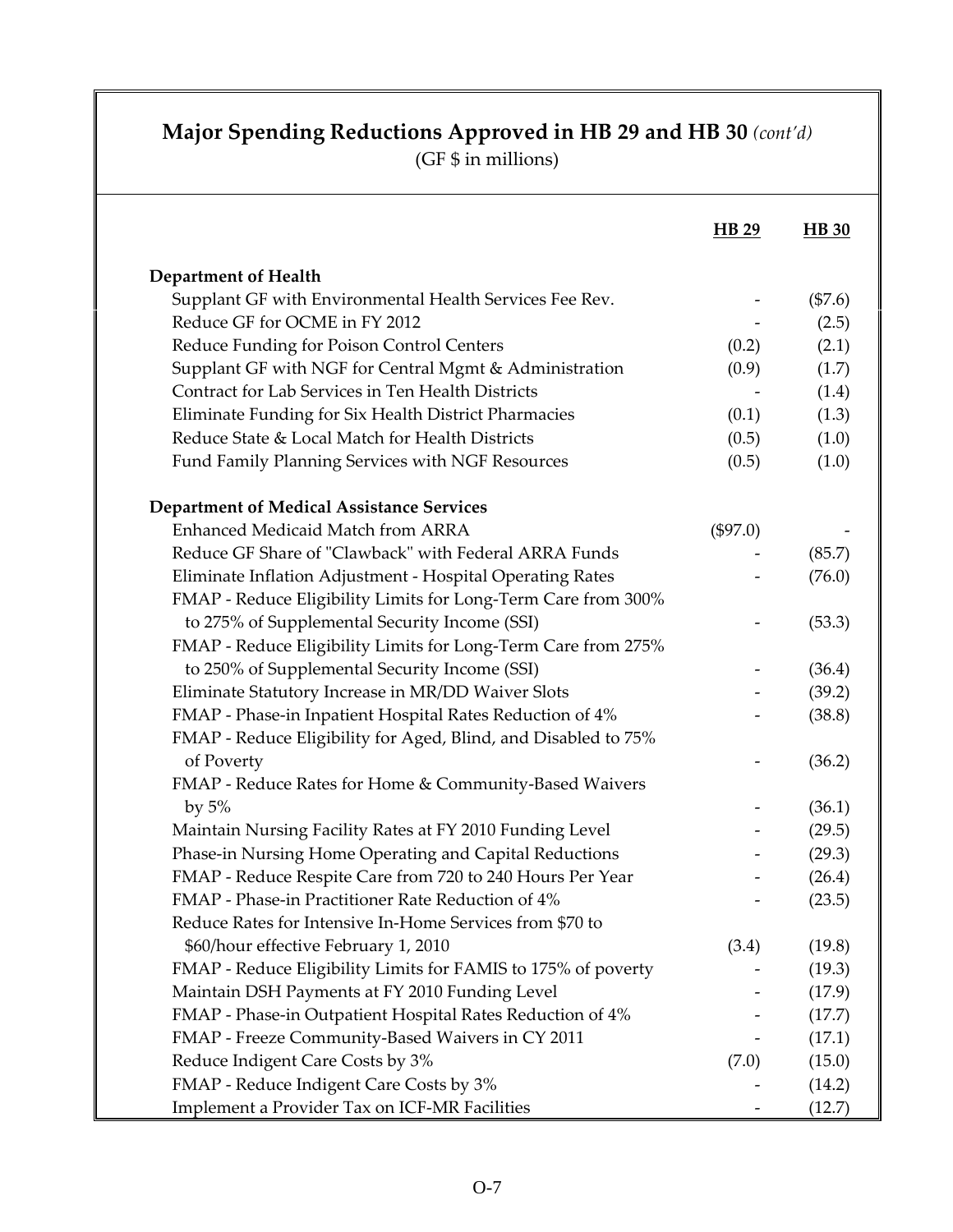|                                                                                                                        | HB 29    | <b>HB</b> 30 |
|------------------------------------------------------------------------------------------------------------------------|----------|--------------|
| Eliminate 200 MR Waivers Slots Slated for January 1, 2010                                                              | (2.5)    | (11.7)       |
| <b>Enhanced Medicaid Match for CSA services</b>                                                                        | (7.5)    |              |
| Adjust Funding for FAMIS Utilization & Inflation                                                                       | (5.2)    |              |
| FMAP - Reciprocal Payments for Out-of-State Hospitals                                                                  |          | (5.1)        |
| Withhold Inflation Adjustment - GME and IME Payments                                                                   |          | (4.8)        |
| <b>Implement Pharmacy Management Savings</b>                                                                           |          | (4.5)        |
| FMAP - Phase-in Hospital Capital Reduction of 4%                                                                       |          | (4.3)        |
| Eliminate Inflation Adjustment - Residential Psych. Facilities<br>Supplant GF for FAMIS with NGF from Virginia Tobacco |          | (4.0)        |
| Settlement Fund                                                                                                        |          | (4.0)        |
| FMAP - Phase-in Dental Services Reduction of 4%                                                                        |          | (3.8)        |
| FMAP - Phase-in Therapeutic Day Treatment Reduction of 4%                                                              |          | (3.8)        |
| Reduce Indirect Medical Education for Out-of-State Hospitals                                                           |          | (3.6)        |
| FMAP - Phase-in Psychiatric Treat. Facilities Reduction of 4%                                                          |          | (3.3)        |
| Reduce Administrative Costs by 10%                                                                                     |          | (3.1)        |
| Modify Durable Medical Equipment Incontinence Limits                                                                   |          | (3.0)        |
| Reduce Clinical Laboratory Rates by 5%                                                                                 |          | (3.0)        |
| Eliminate Regular and Assisted Living Payment Programs                                                                 | (0.4)    | (2.9)        |
| Reduce DSH Funding to Out-of-State Hospitals                                                                           |          | (2.5)        |
| Change Eligibility for Children's MH Demonstration Waiver                                                              |          | (2.0)        |
| Eliminate Disease Management Program                                                                                   | (0.4)    | (2.0)        |
| FMAP - Increase Pharmacy AWP Discount from -10.25% to 13.1%                                                            |          | (1.7)        |
| Increase Audits of Intensive In-Home MH Services                                                                       |          | (1.5)        |
| Replace GF with Federal Funding for Legal Alien Children                                                               |          | (1.4)        |
| Reduce Rates for Therapeutic Behavioral Services                                                                       |          | (1.1)        |
| FMAP - Reduce Long-Stay Hospital Rates to Average Medicaid<br>Costs                                                    |          | (1.0)        |
| Department of Behavioral Health & Developmental Services                                                               |          |              |
| Reduce Funding for Community-Based Services                                                                            | (\$12.2) | $(\$24.4)$   |
| Reduce Census at ID Training Centers Statewide by 57 beds                                                              |          | (10.0)       |
| Reduce Non-Direct Care Expenses at State Facilities                                                                    | (6.5)    | (15.8)       |
| Reduce Support Positions at State Facilities                                                                           | (3.2)    | (8.0)        |
| Implement Recommendations of Pharmacy Management Study                                                                 |          | (7.0)        |
| Supplant GF With NGF Balances to Support CSB Services                                                                  | (4.5)    |              |
| Eliminate Additional Central Office Positions                                                                          | (0.8)    | (4.3)        |
| Reduce Direct Care Positions at MH Facilities                                                                          | (1.5)    | (4.0)        |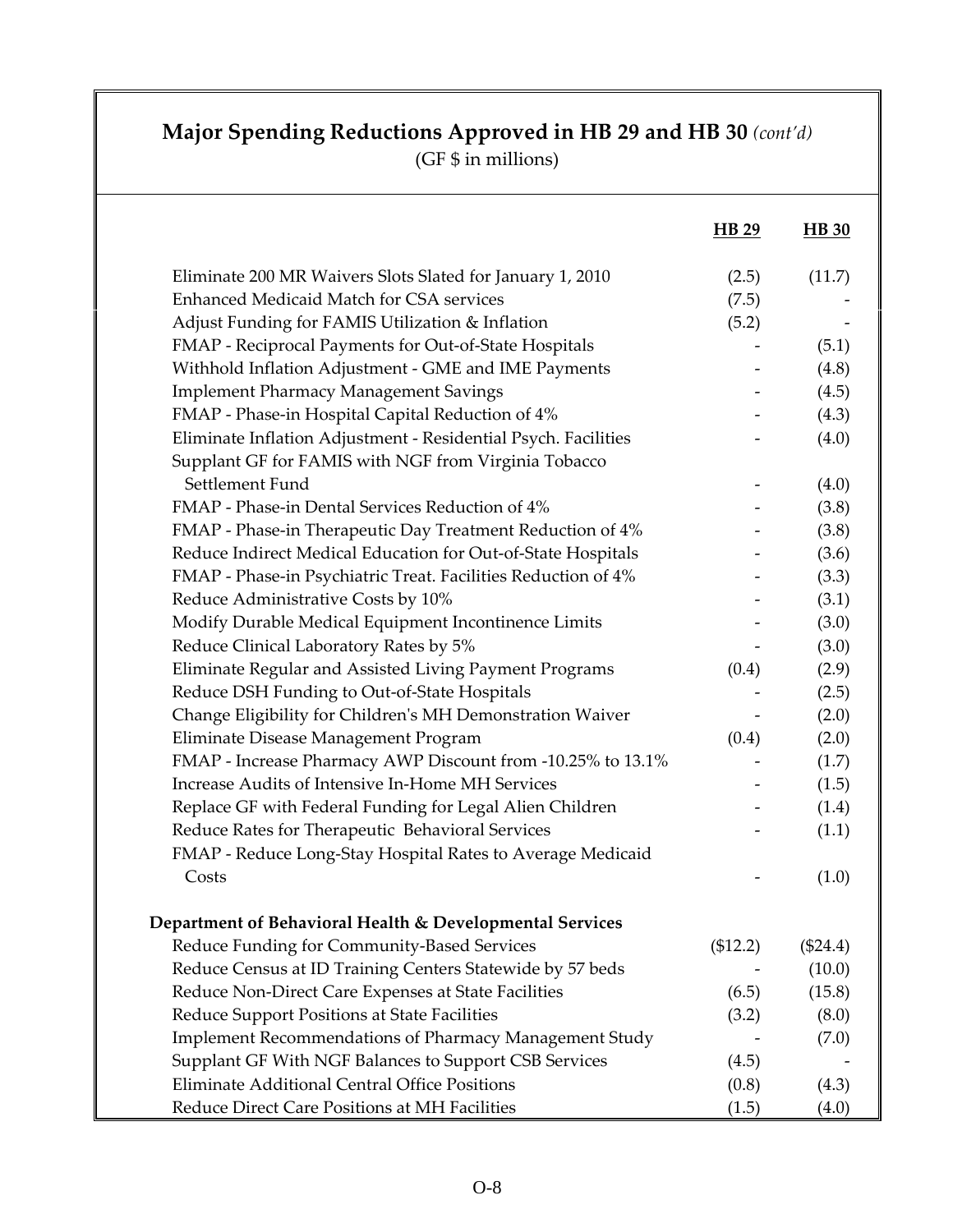|                                                                | HB 29   | <b>HB</b> 30 |
|----------------------------------------------------------------|---------|--------------|
| <b>Consolidate Support and Administrative Functions</b>        | (1.6)   | (2.6)        |
| Close One Living Unit at Central Virginia Training Center      |         | (2.3)        |
| Close Adolescent Unit at Southwestern VA Mental Health         |         |              |
| Institute                                                      |         | (2.1)        |
| Transfer Geriatric Patients from Southwestern VA Mental Health |         |              |
| Institute to Piedmont Geriatric Hospital                       |         | (2.0)        |
| Reduce Special Hospitalization Funding                         | (0.2)   | (1.5)        |
| Reduce Pharmaceutical Costs                                    | (0.7)   | (1.5)        |
| Reduce Funding for MR Waiver Start-Up                          |         | (1.4)        |
| Consolidate Physician Coverage                                 | (0.3)   | (1.2)        |
| Terminate Direct Management of Community Resource              |         |              |
| Pharmacy                                                       | (0.3)   | (1.2)        |
| Reduce 24 Beds at Southeastern Virginia Training Center        |         | (1.0)        |
| Prepay FY 2010 Expenses in FY 2009                             | (2.8)   |              |
| <b>Department of Rehabilitative Services</b>                   |         |              |
| Reduce Vacant and Filled Classified and Wage Positions         | (\$1.9) | $(\$4.7)$    |
| Reduce Administrative Funding by 5%                            |         | (2.7)        |
| Reduce Vacant and Filled Classified and Wage Positions at      |         |              |
| <b>WWRC</b>                                                    |         | (1.8)        |
| <b>Department of Social Services</b>                           |         |              |
| FMAP - Phase-In Local DSS Operating Reduction of 4%            |         | (\$6.3)      |
| Reduce Local DSS Operating Reimbursements by 1%                |         | (2.3)        |
| FMAP - Reduce Funding for General Relief Program               |         | (4.8)        |
| FMAP - Phase-Out Funding for Other Purchased Services          |         | (3.8)        |
| Reduce Funding for Other Purchased Services                    | (0.4)   | (1.6)        |
| FMAP - Supplant GF for Child Welfare Services                  |         | (3.0)        |
| Reduce Funding for Chore and Companion Services                | (0.7)   | (1.4)        |
| FMAP - Reduce Chore and Companion Program Services             |         | (2.0)        |
| Reduce Local Employee Training Contract at VCU by 50%          |         | (2.8)        |
| Foster Care and Adoption Subsidies Caseload Estimate           | (2.8)   |              |
| FMAP - Reduce Auxiliary Grant Payments by 4%                   |         | (2.4)        |
| Reorganize and Reduce Central Office Admin. Functions          | (0.7)   | (2.2)        |
| FMAP - Supplant GF in Child Welfare Services with SSBG         |         | (2.0)        |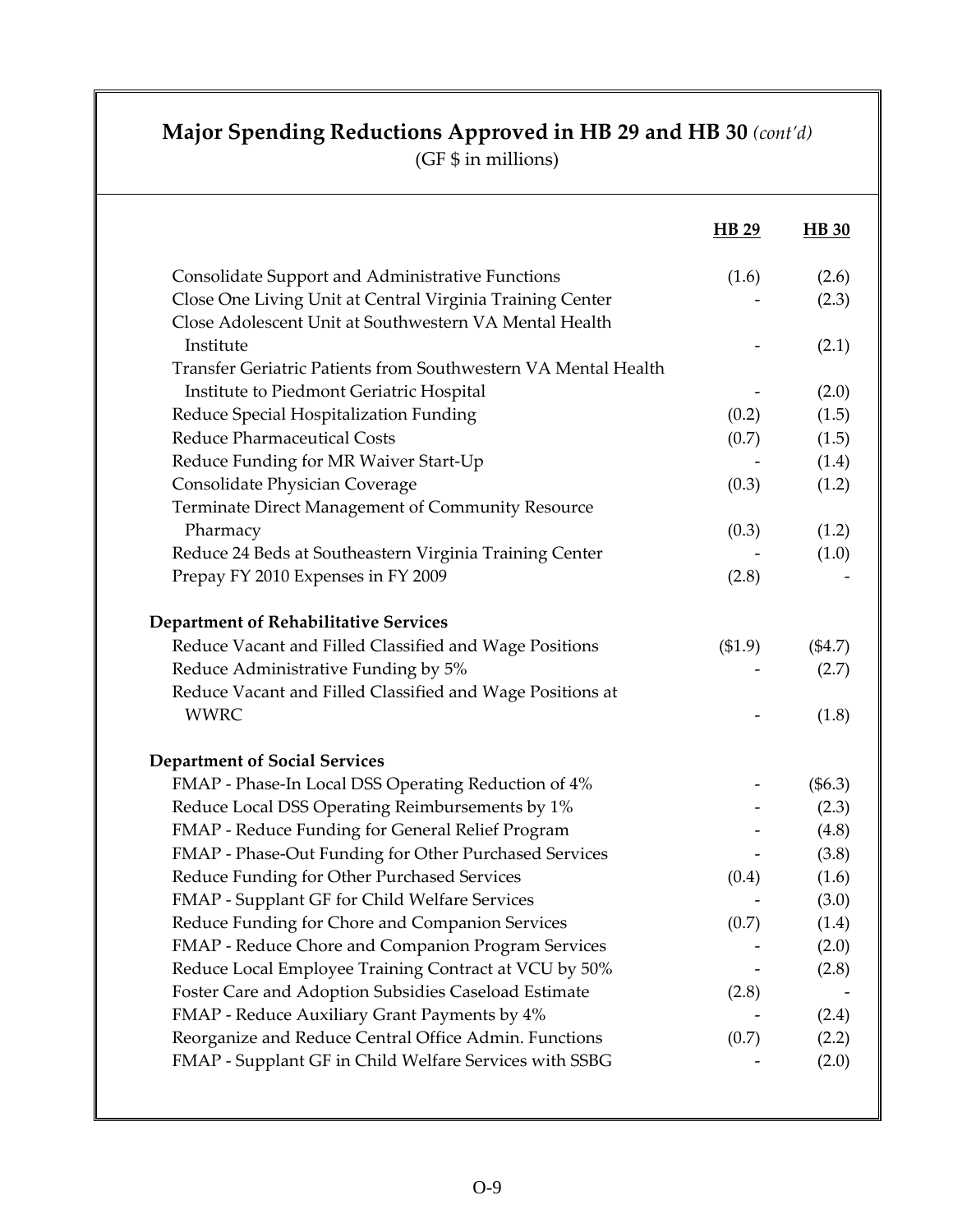|                                                               | <b>HB</b> 29 | <b>HB</b> 30 |
|---------------------------------------------------------------|--------------|--------------|
| Establish Daily Supervision Rate for Special Needs Foster &   |              |              |
| Adoptive Kids                                                 | (0.4)        | (1.8)        |
| Reduce Administrative Funding by 5%                           |              | (1.2)        |
| <b>Natural Resources</b>                                      |              |              |
| Department of Conservation and Recreation                     |              |              |
| Reduce Funding for State Parks                                | (\$2.3)      | (\$3.2)      |
| Reduce Funding for Soil and Water Conservation Districts      | (0.7)        | (1.8)        |
| Reduce Funding for the Land Conservation Foundation           |              | (1.0)        |
| Department of Environmental Quality                           |              |              |
| Supplant GF with Increased Environmental Permit Fees          | \$0.0        | (\$5.0)      |
| Supplant GF with Indirect Cost Recoveries                     | (1.5)        |              |
| Reduce Match for Wastewater Revolving Loan Fund               | (0.2)        | (1.7)        |
| <b>Marine Resources Commission</b>                            |              |              |
| Supplant GF for Marine Police and Habitat Management          | (\$0.8)      | (\$1.6)      |
| <b>Public Safety</b>                                          |              |              |
| <b>Department of Correctional Education</b>                   |              |              |
| Eliminate Staffing Due to DOC Prison Closings                 |              | (\$4.7)      |
| Additional Reductions and Agency Restructuring                |              | (4.6)        |
| <b>Department of Corrections</b>                              |              |              |
| <b>Close Brunswick Correctional Center</b>                    | (\$10.4)     | $(\$40.2)$   |
| House Additional Out-of-State Inmates                         |              | (19.7)       |
| Close Additional Facilities                                   |              | (12.3)       |
| Defer Institutional Equipment Purchases                       | (9.0)        | (2.5)        |
| Capture Information System Development Balances               |              | (10.3)       |
| <b>Close Botetourt Correctional Center</b>                    |              | (4.9)        |
| Capture Vacancy Savings/Other Savings                         | (1.5)        | (3.0)        |
| Eliminate Payments in Lieu of Taxes for Prisons               |              | (2.9)        |
| Replace Prison Operations Funding with NGF                    | (1.3)        |              |
| <b>Department of Criminal Justice Services</b>                |              |              |
| Reduce HB 599 (State Aid to Localities w/ Police Departments) | (\$16.5)     | (\$55.8)     |
| <b>Department of Forensic Science</b>                         |              |              |
| Delay Year-End Payments and Prepayments                       | (\$1.1)      |              |
| Department of Juvenile Justice                                |              |              |
| Close Natural Bridge Juvenile Correctional Center             | (\$1.2)      | (\$5.6)      |
| Reduce Funding for Local Detention and Court Services Units   | (2.5)        | (5.0)        |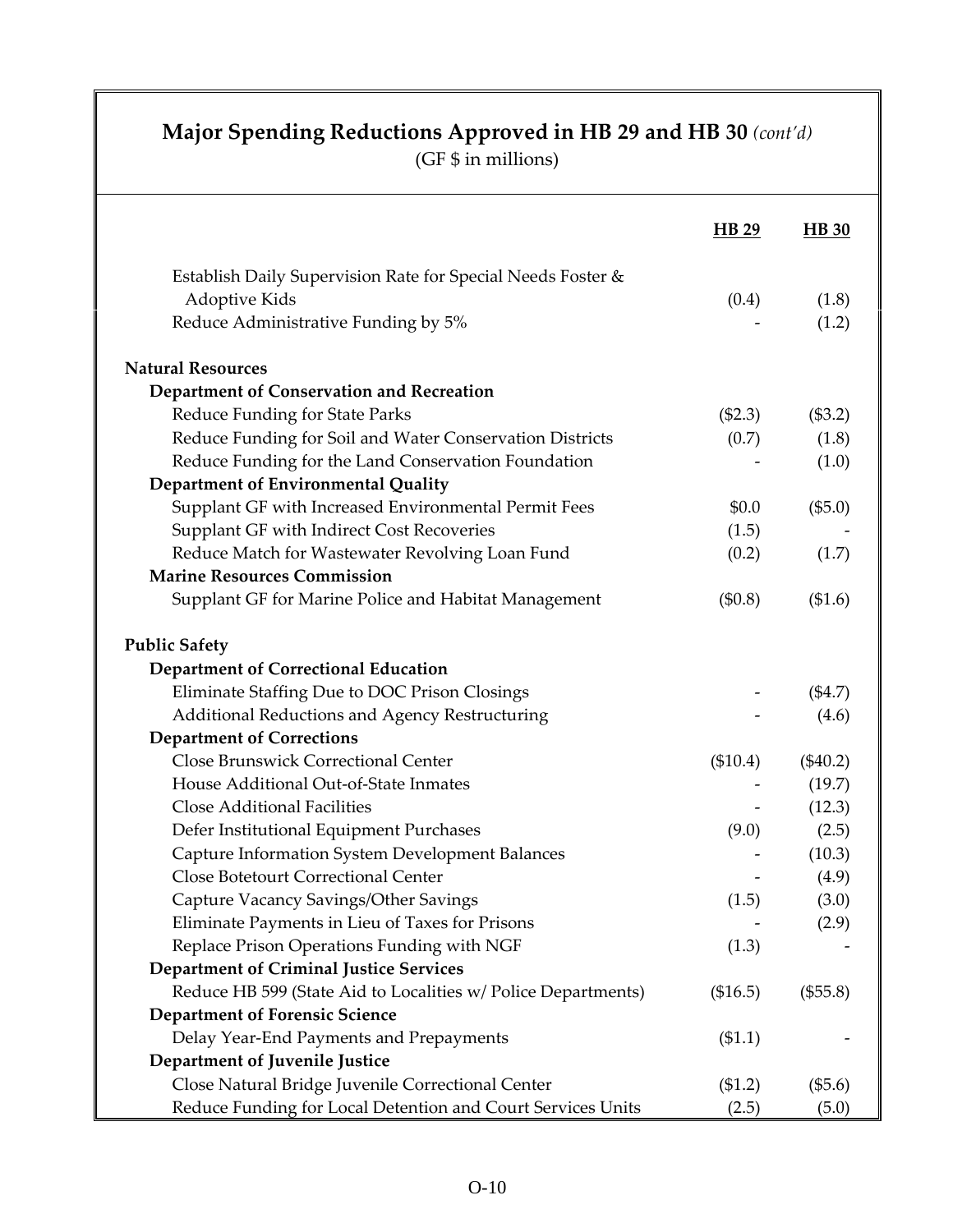|                                                         | HB 29      | <b>HB</b> 30 |
|---------------------------------------------------------|------------|--------------|
| Capture Turnover and Defer Equipment Purchases          | (3.0)      | (2.9)        |
| Reduce Funding for Juvenile Community Crime Control Act |            |              |
| (VJCCCA) Grants                                         |            | (5.0)        |
| Reduce Court Service Unit Staffing and Support Costs    | (1.3)      | (2.6)        |
| <b>Eliminate Central Office Positions</b>               | (0.5)      | (1.3)        |
| Reduce Juvenile Probation Contract Services Funding     | (0.5)      | (1.1)        |
| <b>Department of Military Affairs</b>                   |            |              |
| Eliminate Funding for Commonwealth Challenge            |            | (\$1.9)      |
| <b>Department of State Police</b>                       |            |              |
| Supplant GF for Law Enforcement with NGF Balances       | $(\$6.2)$  |              |
| <b>Eliminate Wage Positions</b>                         | (1.2)      | 3.2)         |
| Supplant GF for State Police Med-Flight Operations      | 1.0)       | (2.9)        |
| Defer Purchase of Patrol Vehicles                       | (1.3)      | (2.5)        |
| Postpone 116th Basic Trooper School                     | (1.3)      | (2.0)        |
| Postpone 117th Basic Trooper School                     |            | (2.1)        |
| Postpone 118th Basic Trooper School                     |            | (1.3)        |
| Reduce State Police Aviation Fleet                      | (1.8)      | (0.7)        |
| Transportation                                          |            |              |
| <b>Department of Transportation</b>                     |            |              |
| Reduce GF for Route 58 Corridor Program Debt Service    | (\$13.2)   |              |
| Technology                                              |            |              |
| Virginia Information Technologies Agency                |            |              |
| Reduce IT Services and Overhead Charges                 | (\$1.8)    | (\$6.8)      |
| <b>Central Appropriations</b>                           |            |              |
| Local Aid Reversions                                    | $\sim 100$ | (\$120.0)    |
| Suspend 4th Quarter VRS Contributions                   | (36.1)     |              |
| Record 4th Quarter VRS Contributions in June            |            | (33.9)       |
| Delay 4th Quarter Employees Contributions               | (19.8)     |              |
| Suspend 4th Quarter Benefit Contributions               | (13.2)     |              |
| Employee ORP Retirement Contribution (1% FY2011/2% FY   |            |              |
| 2012)                                                   |            | (10.5)       |
| State Employee Furlough                                 | (9.3)      |              |
| <b>Higher Education Interest</b>                        |            | (8.1)        |
| Reduce Deferred Compensation Match                      |            | (6.0)        |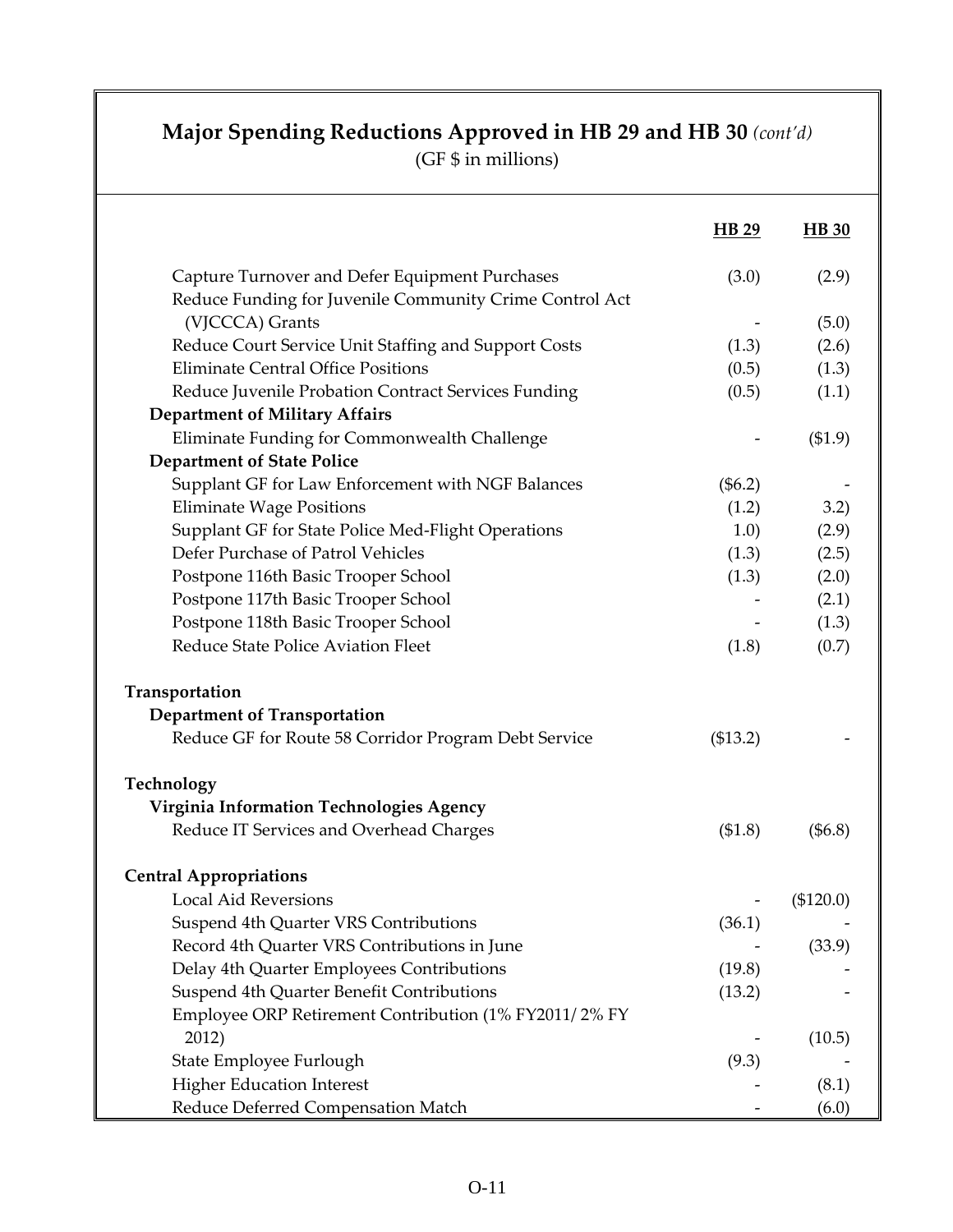(GF \$ in millions)

|                                                                   | <b>HB</b> 29 | <b>HB</b> 30  |
|-------------------------------------------------------------------|--------------|---------------|
| Purchase & Supply System Rates                                    | (3.2)        |               |
| Other Employee Benefit Contribution Rates                         |              | (2.0)         |
| <b>Additional Agency Reductions</b>                               | 1.7)         |               |
| State-Supported Local Employee Furlough                           | (1.3)        |               |
| Other CA Reductions                                               | (0.9)        | (1.5)         |
| <b>All Other Operating Reductions</b>                             |              |               |
| (includes proposed Car Tax Reduction of \$1,900 million in HB 30) | $(\$224.5)$  | $(\$2,543.6)$ |
| <b>Grand Total</b>                                                | (\$1,314.0)  | (\$5,930.8)   |

#### **Spending Increases**

The majority of spending items for the 2010‐12 biennium include programs driven by federal and state mandates, enrollment growth, and caseload increases:

- \$1,191.5 million GF to backfill Medicaid due to the loss of federal stimulus funds;
- \$777.7 million GF to address the increased cost to Medicaid from increased utilization and inflation;
- \$273.3 million GF to address the costs of re‐benchmarking and \$203.6 million to address the revised composite index and to provide a partial "hold‐harmless" for those localities losing funding under the revision.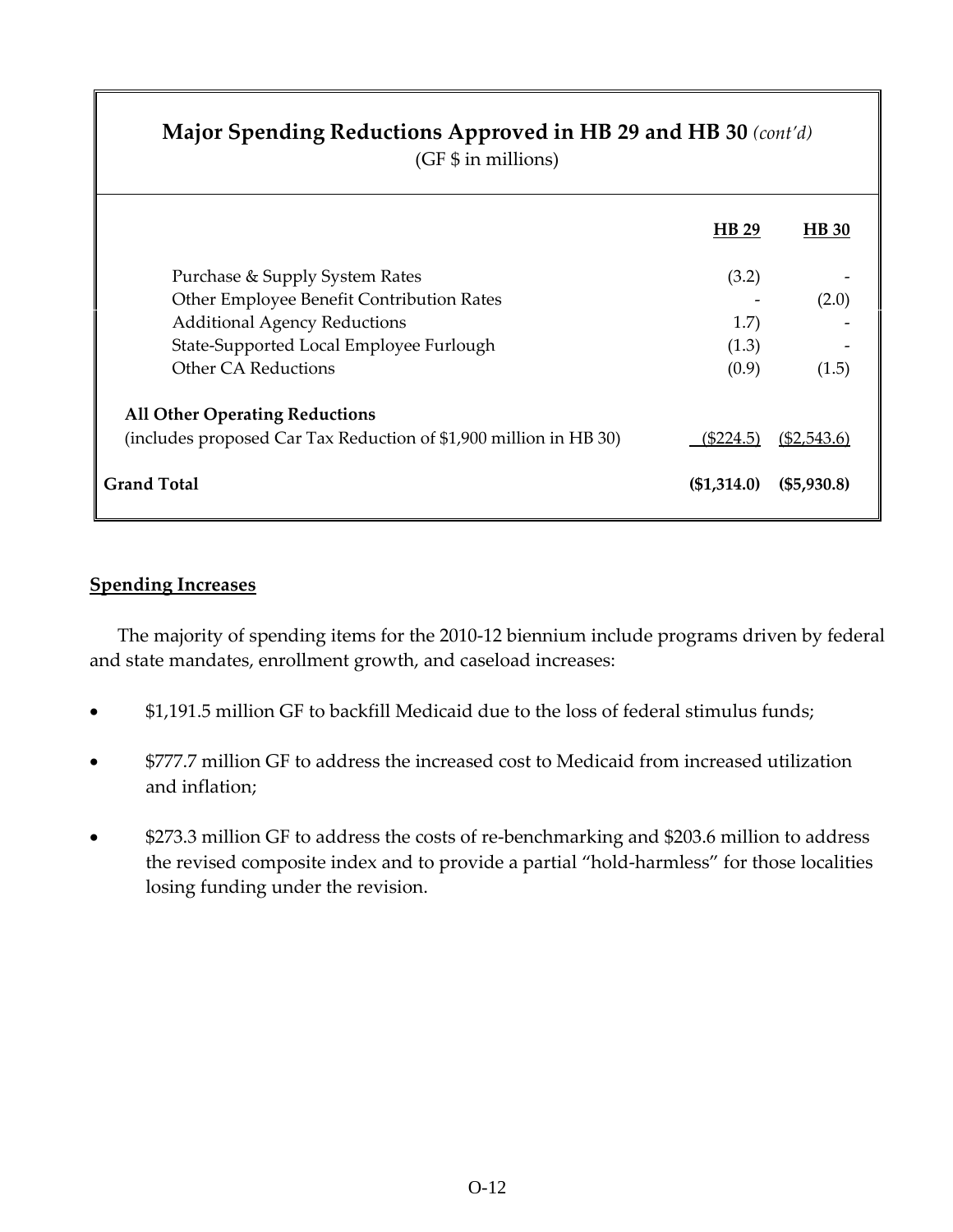Major general fund spending items are detailed in the table below.

|                                                               | HB 29 | <b>HB</b> 30 |
|---------------------------------------------------------------|-------|--------------|
| Administration                                                |       |              |
| <b>Compensation Board</b>                                     |       |              |
| Annualize Funding for New Jails Opened During FY 2010         |       | \$11.8       |
| <b>Staffing for New Jails</b>                                 |       | 4.8          |
| Reverse Technology Trust Fund GF Supplant                     |       | 3.0          |
| Increase in Reimbursement Costs for Constitutional Officer    |       |              |
| Group Retirement                                              |       | 2.8          |
| Provide Funding for Housing State-Responsible Inmates         |       | 2.4          |
| <b>Commerce and Trade</b>                                     |       |              |
| <b>Secretary of Commerce and Trade/Incentive Payments</b>     |       |              |
| Rolls Royce Incentive Payments (HB 29 ARRA Swap)              | \$9.4 | \$20.3       |
| Increase Governor's Opportunity Fund                          |       | 12.1         |
| VIP and MEE Grant Incentive Payments                          |       | 8.6          |
| Transfer BRAC for Oceana from Central Appropriations          |       | 7.5          |
| Fund Ignite Institute - New Incentive                         |       | 5.5          |
| Semiconductor Grant Incentive Payments                        |       | 5.4          |
| Increase Motion Picture Opportunity Fund                      |       | 2.0          |
| Fund SRI International Incentive                              | 2.0   | 1.0          |
| Swap ARRA funds with GF for GOF and VIP Grants                | 1.6   |              |
| <b>Department of Business Assistance</b>                      |       |              |
| VJIP, Loan Guarantee and Business One-Step Programs           |       | \$5.5        |
| Department of Housing and Community Development               |       |              |
| Swap ARRA Funds with GF for FMFADA                            | \$1.6 |              |
| Backfill TANF Removed from Homeless Programs                  |       | 7.6          |
| Fund Fort Monroe Federal Area Development Authority           |       | 2.2          |
| Virginia Economic Development Partnership                     |       |              |
| National/International Marketing/Open Overseas Offices        |       | \$6.0        |
| Biotech Wet-Lab Program                                       |       | 3.0          |
| Operating Funds for Commercial Space Flight Authority         |       | 1.6          |
|                                                               |       |              |
| Virginia Tourism Authority<br><b>Expand Tourism Marketing</b> |       | \$7.2        |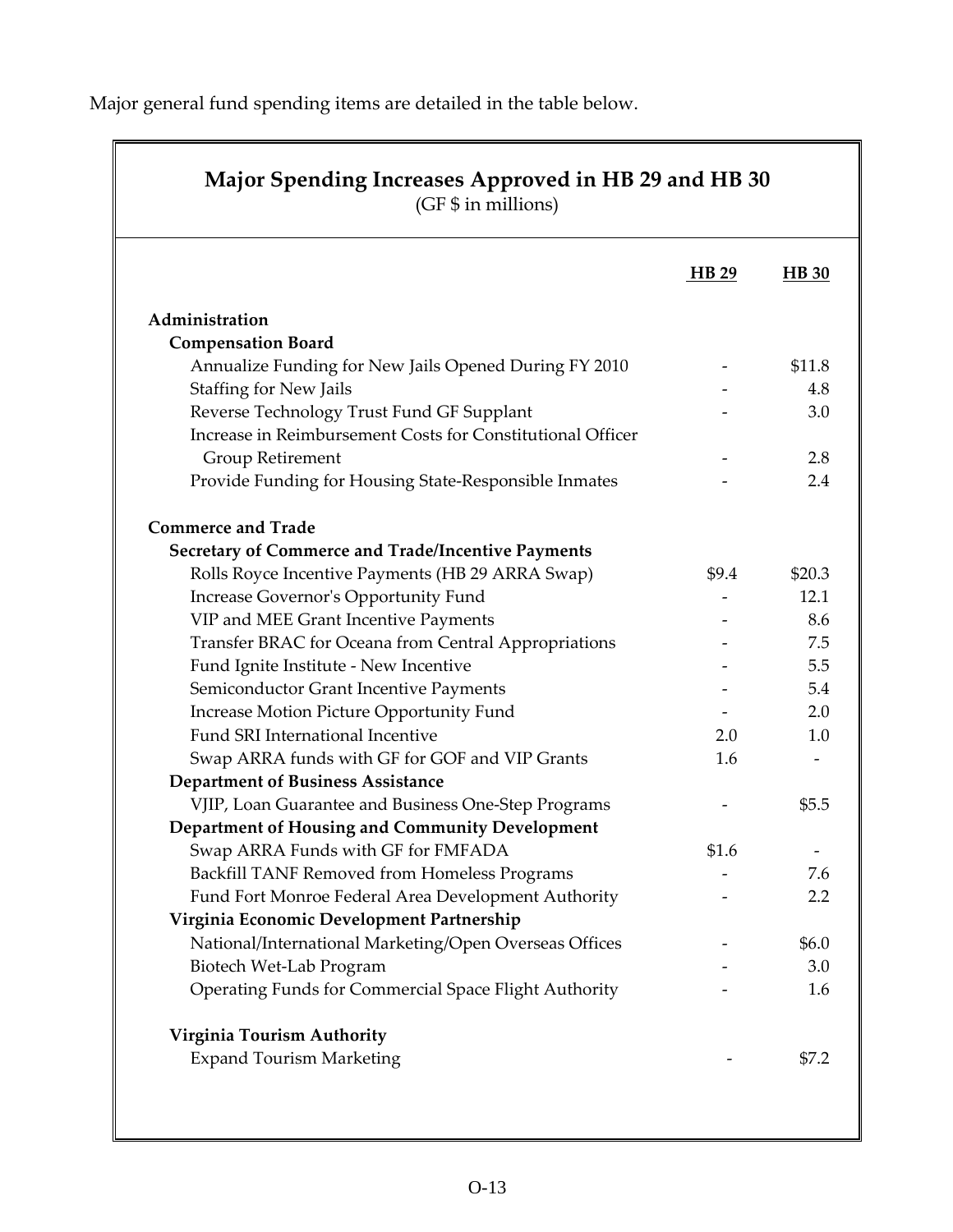#### **Major Spending Increases Approved in HB 29 and HB 30** *(cont'd)*

|                                                          | <b>HB</b> 29 | <b>HB</b> 30 |
|----------------------------------------------------------|--------------|--------------|
| Education                                                |              |              |
| Direct Aid (DA) to Public Education                      |              |              |
| Technical - Update Student Enrollment Projections        | \$14.5       |              |
| Rebenchmarking Updates:                                  |              |              |
| SOQ Model Data Input Costs                               |              | \$105.1      |
| VRS, Group Life & RHCC Rates                             |              | 91.2         |
| Composite Index                                          |              | 68.5         |
| <b>Student Enrollment Projections</b>                    |              | 39.4         |
| <b>Categorical Programs</b>                              |              | 3.1          |
| Composite Index Hold Harmless Payments                   |              | 174.1        |
| Restore VPSA Technology Grants                           |              | 13.5         |
| Technical - Correct SOQ Model for Facility Support       |              |              |
| Positions                                                |              | 8.0          |
| National Board Certification Teacher Bonuses             |              | 1.0          |
| <b>Higher Education</b>                                  |              |              |
| <b>Colleges and Universities</b>                         |              |              |
| Program Enhancements at LU, UMW, NSU, VSU, VCU           |              | \$3.3        |
| Finance                                                  |              |              |
| <b>Department of Accounts - Transfer Payments</b>        |              |              |
| <b>Revenue Reserve</b>                                   |              | \$50.0       |
| <b>Transfer Payments to Localities</b>                   | 1.0          | 3.0          |
| <b>Treasury Board</b>                                    |              |              |
| Debt Service for Current Authorizations                  |              | \$165.8      |
| Restore Jail Reimbursement (Arlington & Chesapeake)      | 2.6          |              |
| <b>Health and Human Resources</b>                        |              |              |
| <b>Department of Health</b>                              |              |              |
| Increase Funding for OCME Due to Melendez-Diaz Ruling    |              | \$1.9        |
| <b>Department of Medical Assistance Services</b>         |              |              |
| Backfill Medicaid Due to Phase-Out of ARRA Funds         |              | \$1,191.5    |
| Fund Medicaid Utilization and Inflation                  | 80.1         | 777.7        |
| Additional Funding for MHMR Facility Medicaid Costs      |              | 31.9         |
| Adjust Funding for Virginia Health Care Fund             | 9.8          | 14.0         |
| Fund Medical Assistance Services for Low-Income Children |              |              |
| (SCHIP)                                                  | 3.1          | 26.6         |
| Fund FAMIS Enrollment and Utilization                    |              | 12.0         |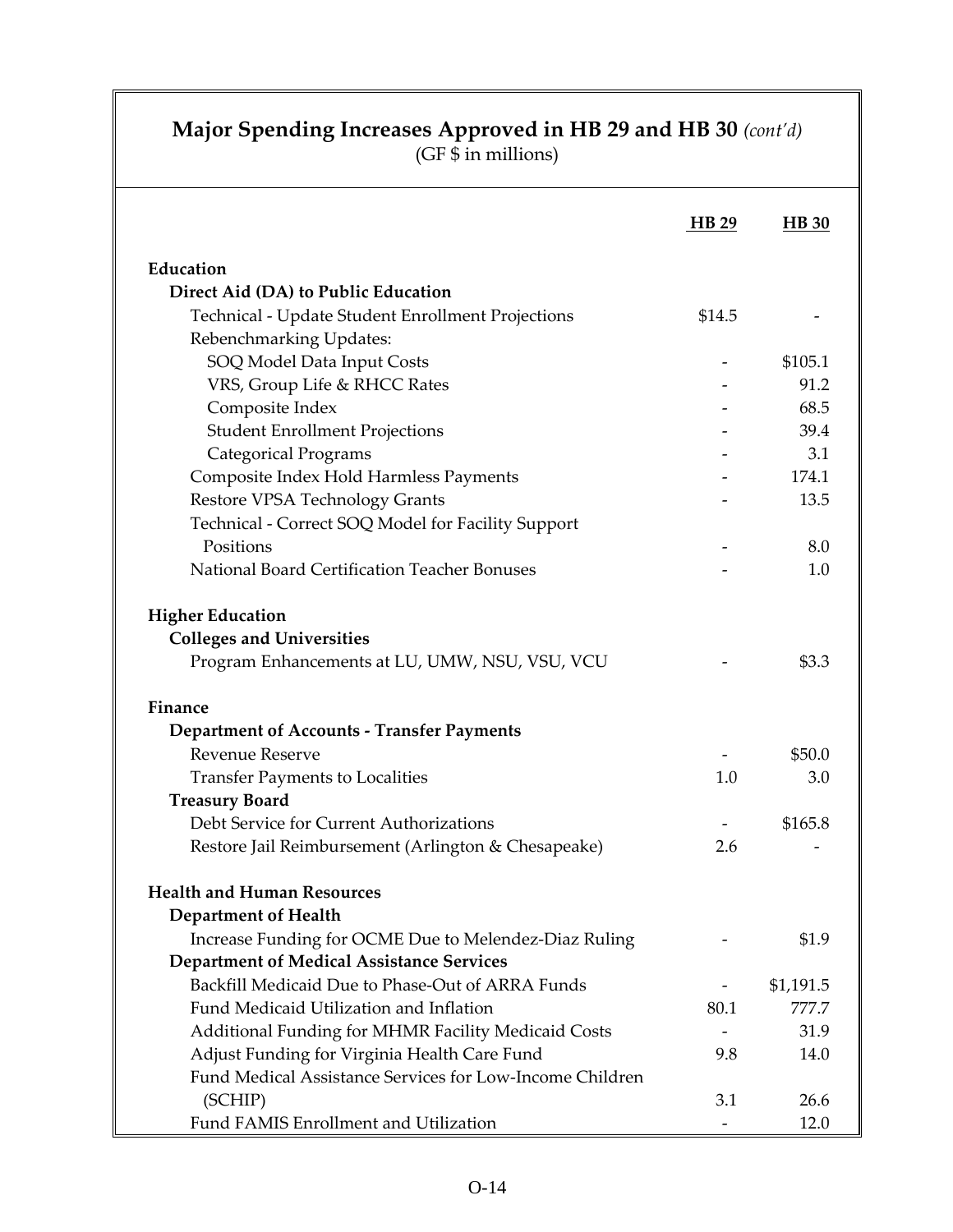### **Major Spending Increases Approved in HB 29 and HB 30** *(cont'd)*

|                                                          | H B 29 | <b>HB</b> 30             |
|----------------------------------------------------------|--------|--------------------------|
| Fund Medical Services for Involuntary Mental             |        |                          |
| Commitments                                              | 3.1    | 6.1                      |
| Modify Medicaid Coverage for Pregnant Women (CHIPRA)     |        | 1.3                      |
| Fund Transition Costs to New Medicaid Managed            |        |                          |
| <b>Information System (MMIS)</b>                         | 2.0    | $\overline{\phantom{a}}$ |
| Claims & Fiscal Agent Costs Due to Higher Enrollment     | 1.5    |                          |
| <b>Department of Social Services</b>                     |        |                          |
| Fund Unemployed Parents Cash Assistance Program          |        |                          |
| Growth                                                   | \$5.5  | \$7.3                    |
| Restore GF for Child Support Enforcement                 | 1.4    | 5.0                      |
| Fund Foster Care and Adoption Subsidies Caseload         |        |                          |
| Estimate                                                 |        | 3.7                      |
| Restore GF for Healthy Families of Virginia to Offset    |        |                          |
| Reduction in TANF Funding                                |        | 2.9                      |
| Restore GF for Local Domestic Violence Grants to Offset  |        |                          |
| Reduction in TANF Funding                                |        | 1.8                      |
| Fund VITA Costs for Increased Use of Eligibility Systems | 1.8    |                          |
| Provide Funding for Virginia Food Banks                  |        | 1.0                      |
| <b>Natural Resources</b>                                 |        |                          |
| Department of Conservation and Recreation                |        |                          |
| Provide Funding for Agricultural Best Management         |        |                          |
| Practices (HB 29 ARRA Swap)                              | \$15.2 | \$10.0                   |
| Restore Funding for Virginia Land Conservation Fund      | 2.0    | 2.0                      |
| Restore Conservation Reserve Enhancement Program         |        |                          |
| (CREF)                                                   |        | 0.9                      |
| Department of Environmental Quality                      |        |                          |
| Restore FY 2010 Budget Reduction                         | \$1.5  |                          |
| <b>Public Safety</b>                                     |        |                          |
| <b>Department of Corrections</b>                         |        |                          |
| Replace Out-of-State Inmate Revenue                      |        | \$17.4                   |
| <b>Increase Funding for Inmate Medical Costs</b>         |        | 4.7                      |
| Mothballing Cost of New Prison in Grayson County         |        | 1.4                      |
| <b>Department of Forensic Science</b>                    |        |                          |
| Increase Funding for Court Testimony to Comply with      |        |                          |
| Melendez-Diaz Supreme Court Ruling                       | \$0.2  | \$1.6                    |
|                                                          |        |                          |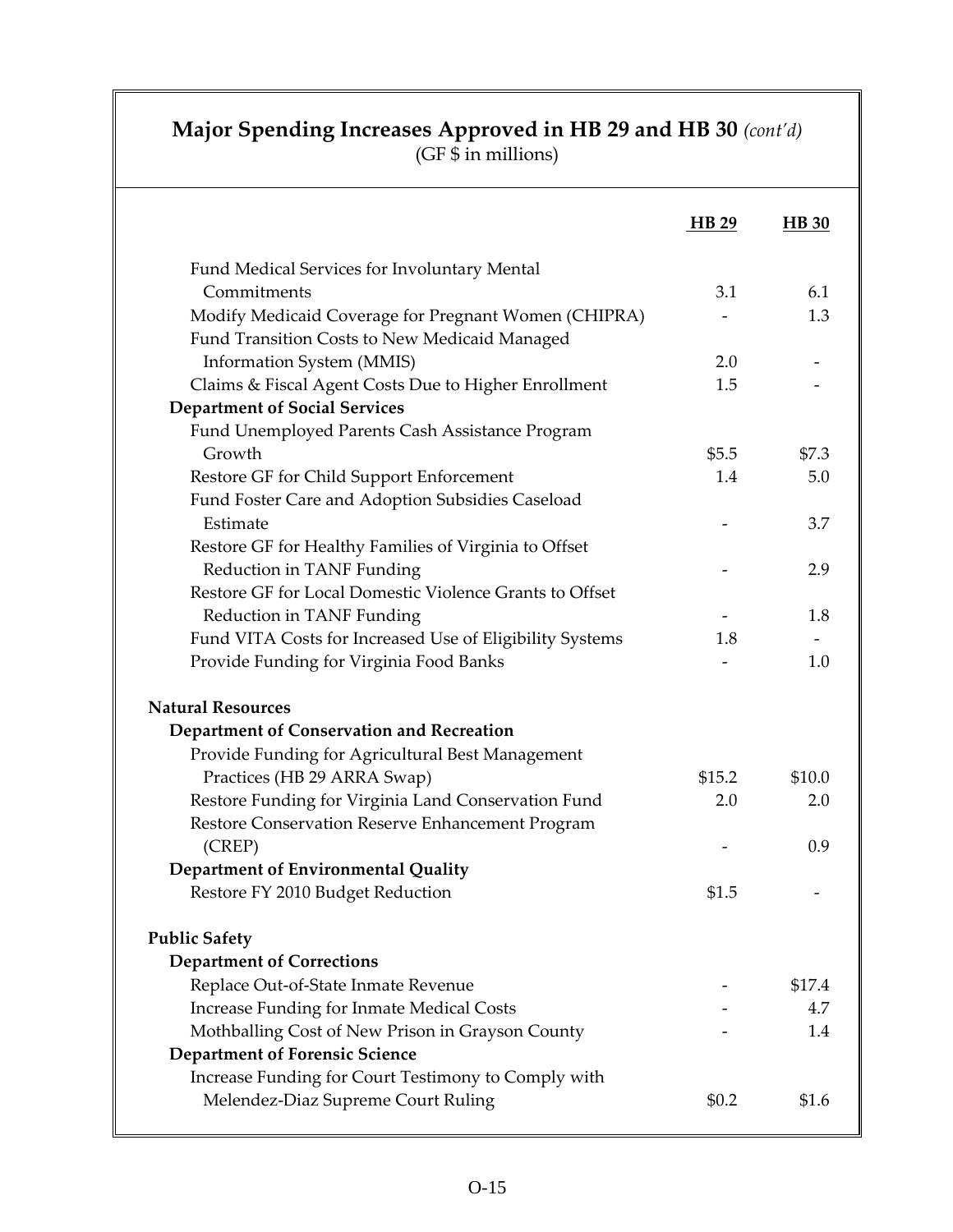#### **Major Spending Increases Approved in HB 29 and HB 30** *(cont'd)*

(GF \$ in millions)

|                                                                | <b>HB 29</b> | <b>HB</b> 30 |
|----------------------------------------------------------------|--------------|--------------|
| <b>Department of State Police</b>                              |              |              |
| Maintain State Agencies Radio System (STARS)                   |              | \$4.0        |
| Technology                                                     |              |              |
| <b>Innovation &amp; Entrepreneurship Investment Authority</b>  |              |              |
| Commonwealth GAP Fund                                          |              | \$1.5        |
| <b>Central Appropriations</b>                                  |              |              |
| <b>Central Appropriations</b>                                  |              |              |
| Eliminate Aid to Localities Reduction                          |              | \$100.0      |
| Provide Funding for State Employee Health Insurance            |              | 23.2         |
| Fund Increases in VRS Retirement Contribution Rates            |              | 13.9         |
| Fund Increases in State Employees Workers Compensation         |              |              |
| Premiums                                                       |              | 6.8          |
| Fund Line of Duty Act Premiums                                 |              | 3.0          |
| Add Supplemental Funding for VITA Rate Charges                 | 9.7          |              |
| <b>All Other Operating Increases</b>                           |              |              |
| (includes restoration of \$1,900 million for Car Tax in HB 30) | \$87.0       | \$2,241.3    |
| <b>Grand Total</b>                                             | \$256.6      | \$5,337.9    |

A summary of significant general fund spending increases and savings actions in each major area follows.

*Public Education.* Approved amendments for FY 2010 result in a net decrease of \$249.2 million or 3.5 percent, compared to Chapter 781 for all funds. The approved amendments decrease funding for Direct Aid to Public Education by a total of \$550.1 million GF or 10.3 percent. Alternatively, the nongeneral fund revenue sources, which include additional federal stabilization dollars, Literary and Lottery Proceeds Funds, increase K-12 funding by a net of \$300.9 million NGF.

 In addition to the \$365.2 million in ARRA funds allocated in Chapter 781, the approved amendments bring the FY 2010 total federal stabilization funds for K-12 to \$584.2 million, leaving the remaining \$126.4 million to be allocated in FY 2011. An estimated state savings of \$59.4 million GF from deferring payment of the employer's share of retirement and other benefits contribution rates in the 4<sup>th</sup> quarter was also included in the final budget.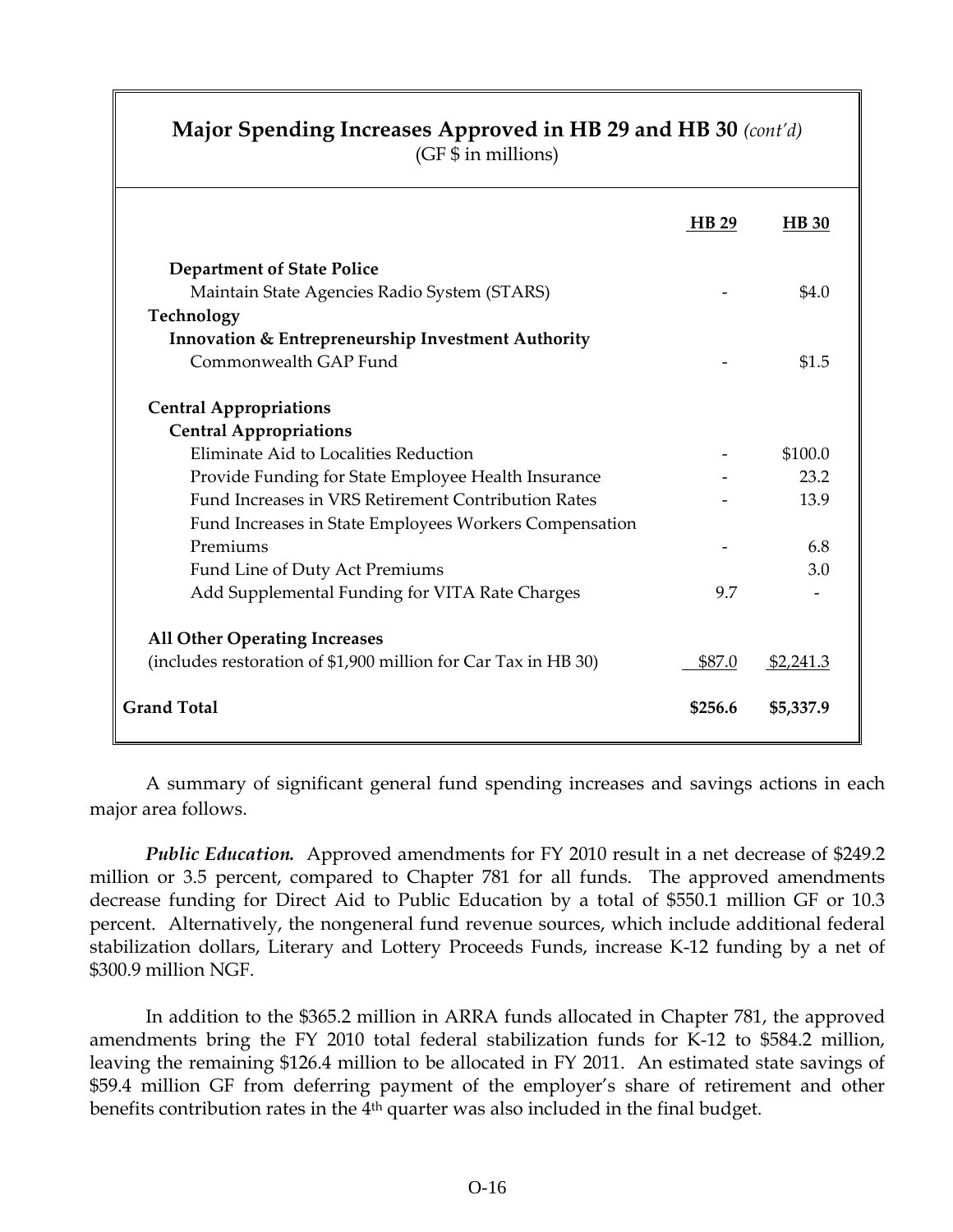The adopted FY 2010 budget amendments also eliminate \$79.6 million GF for the state's share of textbooks and remove as on-going policy, the routine re-benchmarking update for inflation (which is used to bring the base year cost data up to the beginning of the biennium) for a savings of \$61.3 million.

 The adopted 2010-12 budget, Chapter 874, for Direct Aid to Localities for Public Education results in a net biennial decrease of \$837.2 million, or 6.2 percent, for all funds. The approved amendments decrease the GF allocation by \$997.5 million, or 9.4 percent. However, the other revenue sources offset the GF reduction by an increase of \$160.3 million NGF, or 5.8 percent. The total adopted FY 2011 budget represents a decrease of 2.8 percent compared to the adopted budget, Chapter 872, for FY 2010; while the total adopted FY 2012 budget represents an increase of 0.4 percent over the adopted budget for FY 2011.

 Specifically, these adopted biennial amendments include a net increase of \$86.9 million GF for rebenchmarking and technical updates and \$174.1 million GF for Composite Index Hold Harmless payments to school divisions whose indices increased as a result of the 2010-12 rebenchmarking cycle.

 The adopted amendments also include a number of strategies that result in GF savings: \$385.3 million GF from several policy changes related to customary rebenchmarking updates for SOQ Basic Aid, \$269.2 million through funding health care premiums based on statewide actual participation rates, \$254.6 million from approved retirement and benefits contribution rates that are significantly lower than those approved by the VRS Board, \$164.8 million from using Lottery Funds for several GF program initiatives, and \$34.1 million from reduced allocation for textbooks.

*Higher Education.* For FY 2010, higher education institutions and their directly affiliated agencies originally received reductions of \$214.6 million GF. Chapter 872 of the 2010 Acts of Assembly contains additional reductions of \$46.7 million GF, for a total of \$261.3 million GF. This is partially offset by proposed federal stimulus funding of \$75.0 million GF in FY 2010.

For the 2010-12 biennium, the amendments for all higher education agencies result in a GF decrease of \$324.0 million GF or 9.5 percent when compared to the original appropriation. Reductions of \$294.8 million GF are included for public colleges and universities and directly affiliated agencies for the biennium. Federal stimulus funding of \$198.3 million is provided for FY 2011, and more than offsets reductions in that year. However, no stimulus funding is available for FY 2012, resulting in general fund reductions of 13 to 15 percent.

*Health and Human Resources.* The amended budget for FY 2010 includes net general fund savings of \$115.5 million and net nongeneral fund increases of \$94.8 million. General fund spending increases of \$108.2 million are offset by spending reductions of \$223.8 million. Most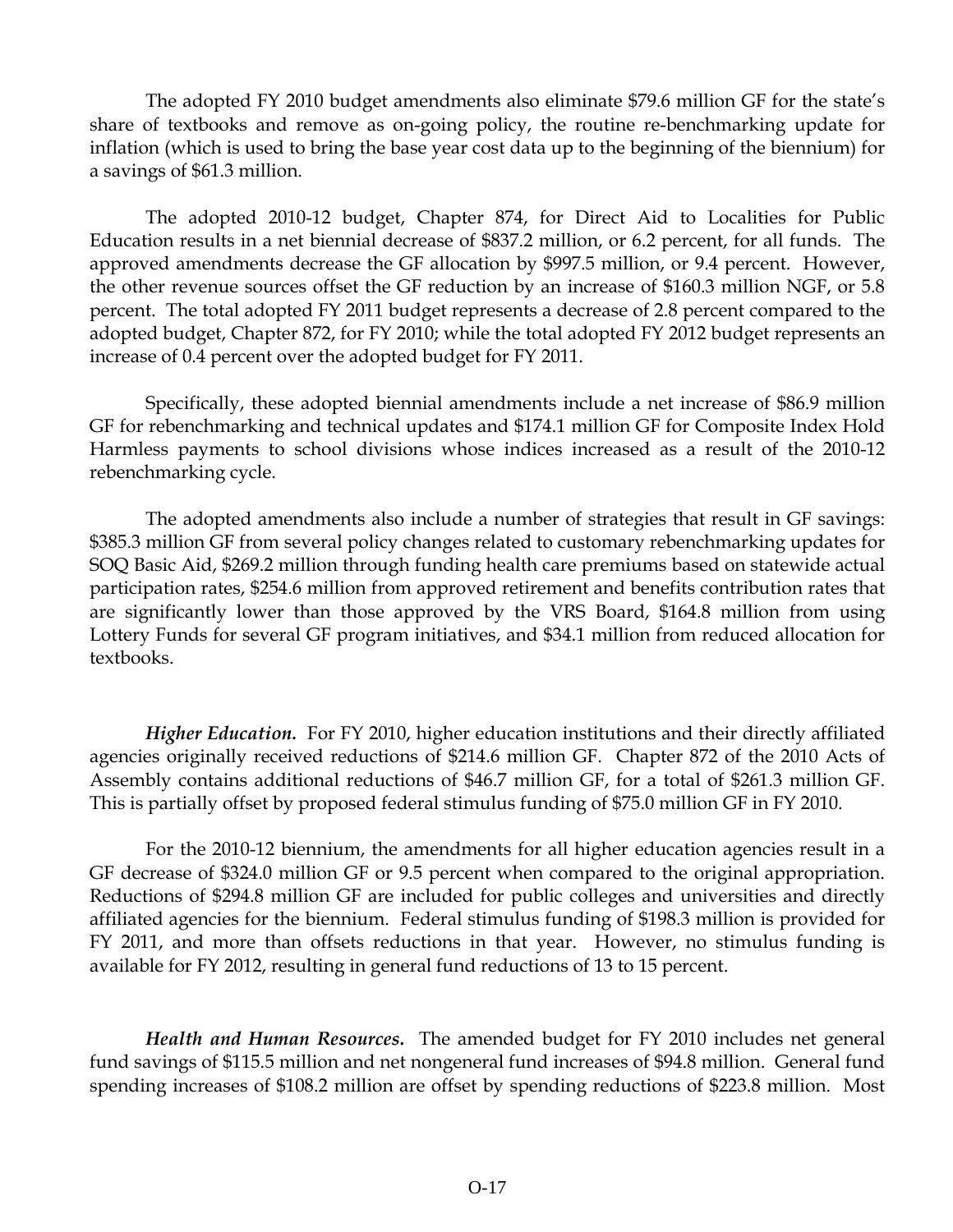new spending in HB 29 is either mandated or a high priority, including \$83.2 million GF to fully fund Medicaid caseload and cost increases.

Savings in HB 29 are primarily related to the Governor's September 2009 budget plan, although additional savings were announced in December. These strategies include expedited implementation of Medicaid cost-containment measures related to behavioral health services, the elimination of 100 Mental Retardation/Intellectual Disabilities (MR/ID) waivers slated to be allocated on January 1, 2010 (the Governor previously announced in September 2009 that 100 MR/ID waivers would be withheld), and recognition of enhanced federal Medicaid matching funds for services provided through the Comprehensive Services Act (CSA).

The approved budget for 2010-12 provides a net increase of \$1,064.2 million GF and a reduction of \$294.3 million NGF compared to Chapter 781 of the 2009 Acts of the Assembly. New biennial spending of \$2,087.1 million is offset by reductions of \$1,022.9 million. The majority of general fund spending in HHR, or \$2.1, billion is required to comply with federal and state mandates to address caseload and cost increases. Most of the additional funding is attributable to Medicaid where general fund support is required to backfill the loss of temporary federal fiscal relief (\$1.2 billion) beginning January 1, 2011 and to fund the increasing demand for health care services (\$777.7 million).

Two high priority spending items include funding for the Office of the Chief Medical Examiner to accommodate an anticipated increase in forensic caseloads resulting from the Supreme Court's decision in the Melendez-Diaz Case, and \$1.3 million to expand Medicaid coverage to pregnant women up to 185 percent of poverty if they have other health care insurance. Medicaid will cover the costs not covered by private insurance. This change is required to comply with the Commonwealth's Medicaid waiver for FAMIS.

Discretionary general fund spending in HHR is minimal. The budget includes \$7.3 million to accommodate increased growth in the Unemployed Parents Cash Assistance Program. In addition, \$5.3 million is provided for Healthy Families Virginia, CHIP of Virginia, and local domestic violence grants to restore support that was previously provided from the federal TANF block grant. Finally, \$1.0 million is added for the Federation of Virginia Food Banks in FY 2011 only.

General fund spending reductions exceed \$1.0 billion for the biennium. Medicaid reductions total \$736.8 million GF, accounting for 72 percent of the approved reductions. Cuts to provider rate reimbursements total \$366.8 million GF and account for almost one-half of the reductions in Medicaid; these reductions also result in the loss of federal Medicaid matching funds of \$371.2 million. The budget eliminates all inflationary increases to reimbursement rates for Medicaid providers that receive these adjustments. Budget language was added to restore many of the provider rate reductions not related to inflationary adjustments contingent upon a six-month extension of Federal Medical Assistance Percentage (FMAP) funding provided through the federal American Recovery and Reinvestment Act; however, the Governor has discretionary authority to restore funding in part or in full for these reductions based on the actual receipt of this funding for Virginia.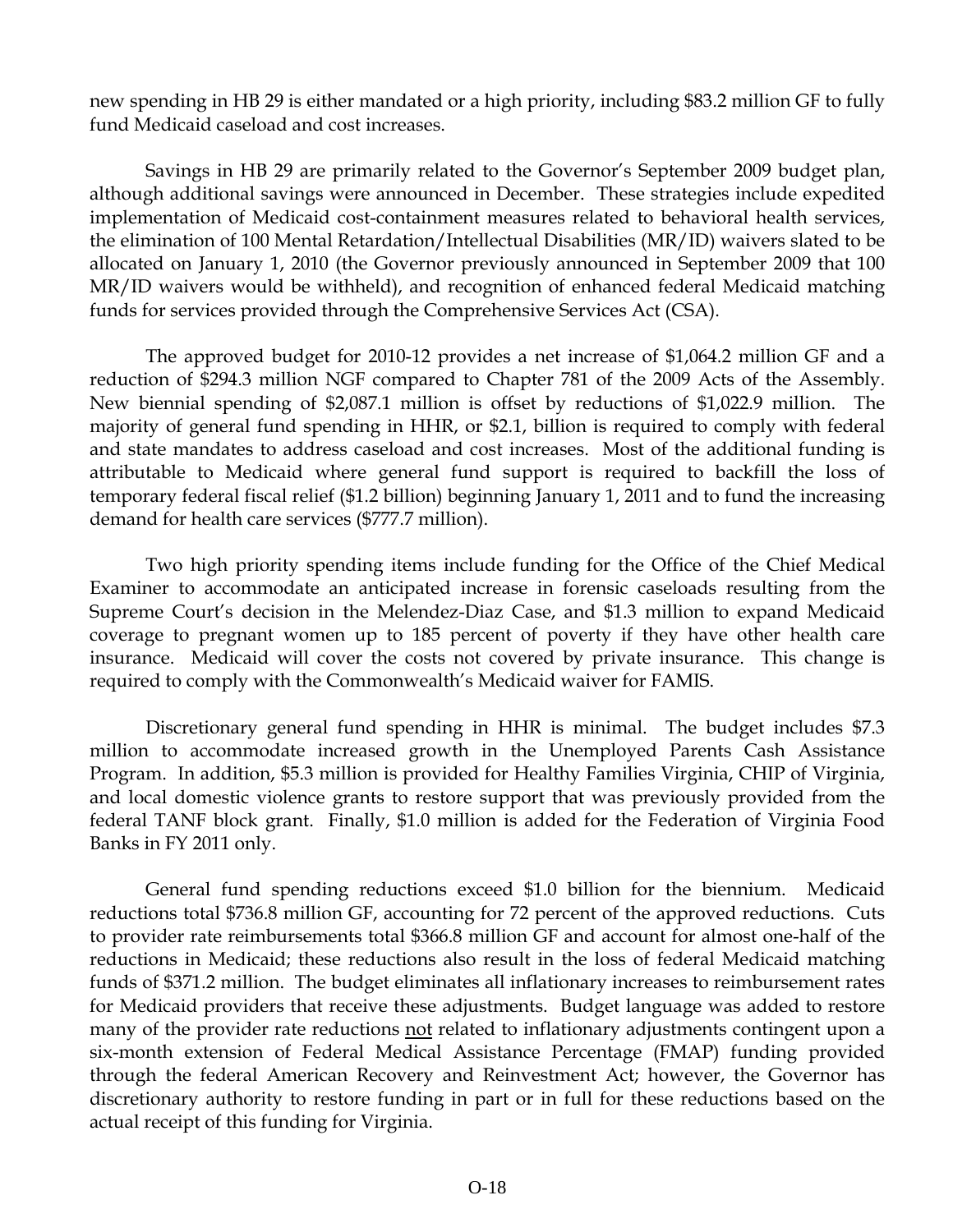Changes to Medicaid and FAMIS eligibility account for the second largest category of general fund savings totaling \$163.8 million or 22 percent. Most of the eligibility reductions are slated to take effect on January 1, 2011 or six months thereafter to comply with federal maintenance of effort requirements. Most of the eligibility reductions are restored if Congress passes a six-month extension of FMAP funding.

Aside from Medicaid, two agencies account for most of the remaining general fund reductions in HHR: the Department of Behavioral Health and Developmental Services or DBHDS (\$111.3 million) and the Comprehensive Services Act for at-risk youth and families (\$85.9 million). DBHDS reductions can be attributed to less funding for community-based services, the closure of the adolescent and geriatric units at Southwest Virginia Mental Health Institute in Marion, the reduction in census at state intellectual disability training centers and administrative efficiencies at state facilities and within the central office. CSA reductions are primarily related to slower growth in the program.

*Public Safety.* The budget for the 2010-12 biennium results in a net general fund decrease of \$229.5 million, or 6.5 percent less than the base budget. This net decrease includes total increases of \$85.8 million offset by total decreases of \$315.3 million, including continuation of the September 2009 reduction strategies into the new biennium.

The Department of Corrections (DOC) has closed eight correctional facilities since October 2008. This translates into about 2,500 state beds and the adopted budget includes the savings associated with closing one additional major institution during the 2010-12 biennium. The construction of one new prison in Grayson County will be completed in mid-2010, and the adopted budget adds \$715,000 GF each year for mothballing expenses. Other significant actions include replacing the nongeneral fund revenues lost by DOC due to the end of the contract for housing Wyoming prisoners, and the addition of \$10.1 million NGF each year from housing 1,000 prisoners from Pennsylvania.

For the Department of State Police, the next three trooper schools are postponed, but \$3.4 million GF is included in the second year for the 116<sup>th</sup> Basic Trooper Academy to begin. State aid for localities with police departments (HB 599) is reduced by 1.2 percent from \$180.8 million in FY 2010 to \$178.7 million in FY 2011. Additional funds are included for the Department of Forensic Science to meet increased workload requirements resulting from the U.S. Supreme Court's 2009 decision in the Melendez-Diaz case.

Nongeneral fund amendments for the Department of Alcoholic Beverage Control reflect an increase of \$19.5 million NGF each year for purchase of merchandise for resale and the opening of up to 20 new ABC stores. The new stores are expected to generate increased net profits for the general fund totaling \$1.3 million in fiscal year 2011 and \$3.9 million in fiscal year 2012. A two percent markup in prices charged at the ABC stores, effective February 1, 2010, generates increased net profits for the general fund estimated at \$1.6 million in FY 2010 and \$4.0 million each year in fiscal years 2011 and 2012.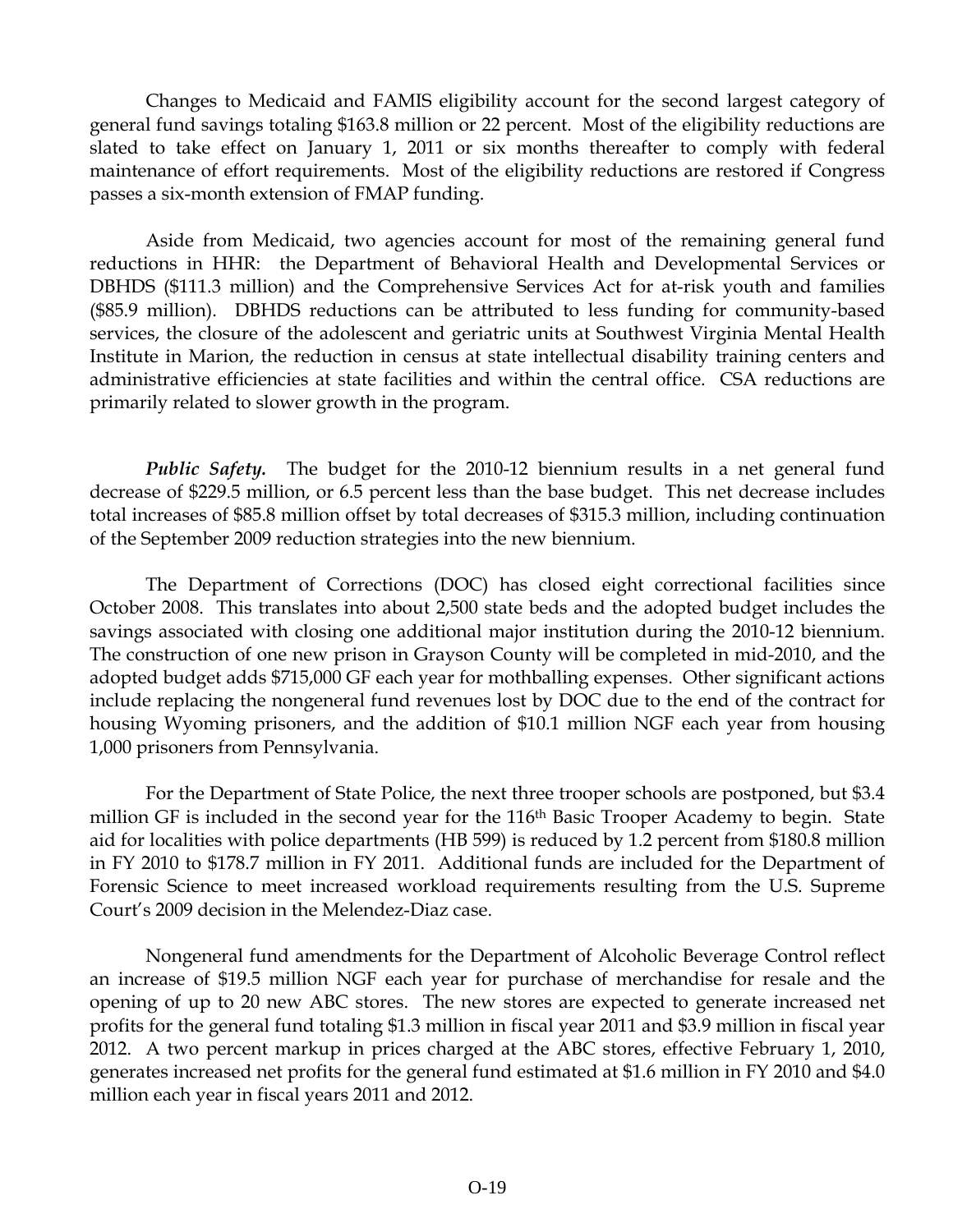*Compensation*.Approved amendments for FY 2010 result in a net reduction of \$82.2 million GF in funding for employee compensation and benefits. These general fund decreases for FY 2010, which are budgeted in the Central Appropriations, include \$69.1 million from suspension and deferral of employer retirement and employee benefit contribution rates in the fourth quarter of FY 2010, and \$11.1 million GF by implementing a one-day furlough of state employees and state-supported local employees.

For the 2010-12 biennium, general fund appropriations result in a net increase of \$87.2 million GF in funding for employee compensation and benefits. This includes decreases of \$38.4 million GF and increases of \$126.2 million GF. Savings include \$19.5 million GF by recording the employee retirement contributions for the fourth quarter of FY 2011 in July instead of June; \$15.8 million from reinstatement of the 5.0 percent employee retirement contribution for new employees; \$2.0 million GF from reductions in the employer premiums for state employee group life insurance, the Virginia Sickness and Disability Program, and the state employee health insurance credit, and \$1.1 million from a reduction in the employer contribution for optional retirement plans (ORP). Approved general fund increases for employee benefits include \$82.2 million for a 3 percent employee bonus (contingent on FY 2010 revenues and balances); \$23.2 million GF for the employers' share of the increase in health insurance premiums for the State Employee Health Insurance Program and the University of Virginia Health Insurance Program; \$14.0 million for the revised employer contribution rates for the VRS state employee retirement system, the State Police Officers Retirement System (SPORS), the Virginia Law Officers Retirement System (VALORS); and, the Judicial Retirement System (JRS), and \$6.8 million GF for an increase in Workers' Compensation Insurance premiums.

In addition to appropriation reductions, \$785.8 million is captured from agency balances resulting from compensation actions: \$621.3 million from Virginia Retirement System contribution rates, and \$164.5 million from other employee benefit contributions.

*Central Appropriations.* General fund actions in Central Appropriations for FY 2010 include a reduction of \$36.1 million from suspension of employer's retirement contribution rates for the fourth quarter of FY 2010; \$13.2 million GF through the suspension of employer contributions for Group Life Insurance, Sickness and Disability Coverage, and the Retiree Health Care Credit in the fourth quarter of FY 2010; \$19.8 million GF by recording the employee retirement contributions for the fourth quarter of FY 2010 in July instead of June, \$9.8 million GF by implementing a one day furlough of state employees; \$3.2 million GF by lowering agency service charges for use of the state purchasing system (eVA); \$1.3 million GF by reducing funding for state-supported local employees by 1/249 of such employees annual salary, which is equivalent to a one day furlough; and, \$2.6 million from other actions. General fund increases in Central Appropriations for FY 2010 include: \$30.9 million GF in FY 2010 for assistance to localities impacted by the recommendations of the federal Base Realignment and Closure (BRAC) Commission, economic development incentive payments to SRI International and Rolls Royce, and \$9.7 million GF for a one-time correction in the decentralized service rates charged by VITA.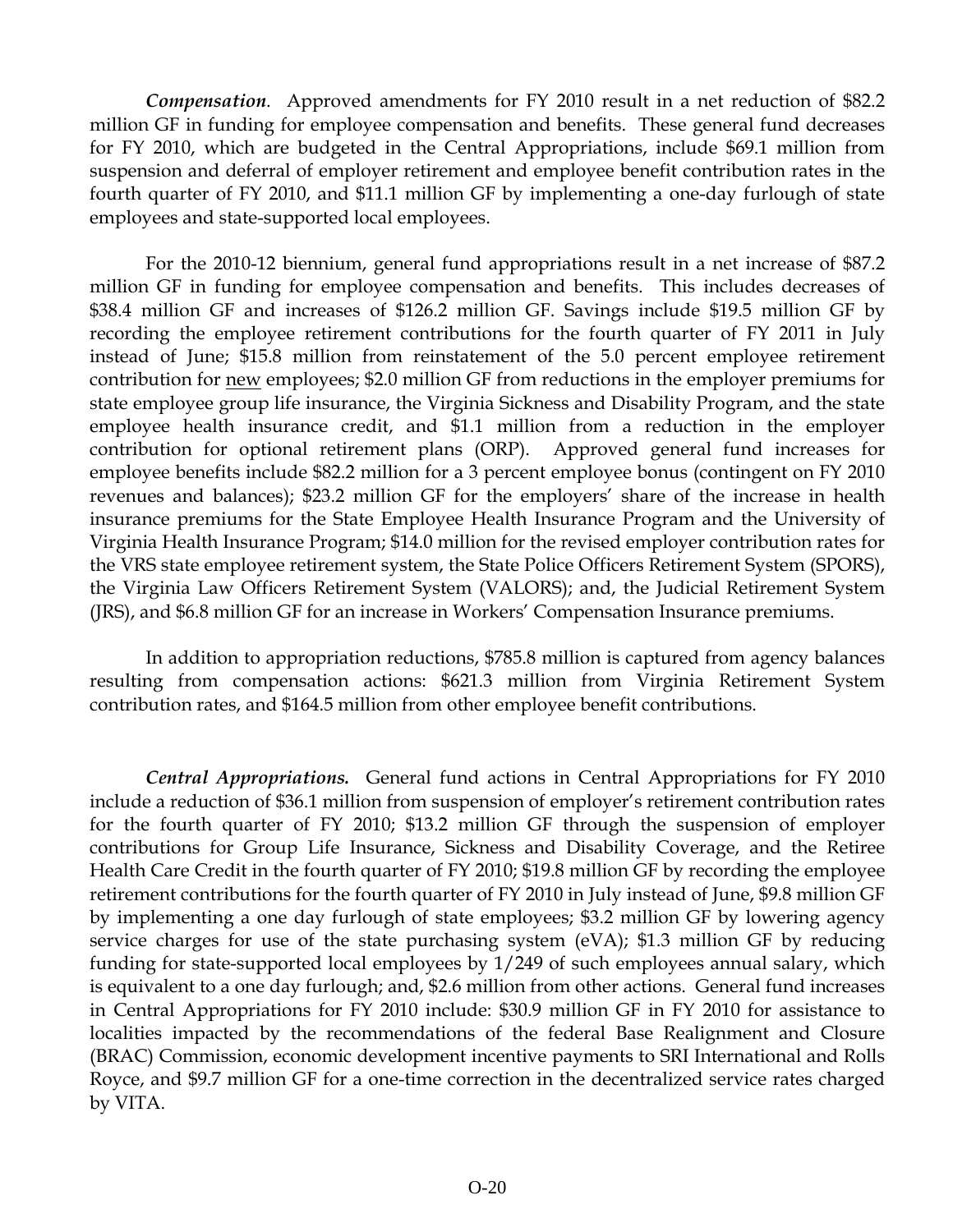General fund decreases in Central Appropriations for the 2010-12 biennium include: a technical reduction of \$1,900.0 million GF from transfer of the personal property tax relief program to the Department of Accounts Transfer Payments, reductions of \$125.8 million GF in employee compensation and benefit programs, \$8.4 million from elimination of payments to institutions of higher education for interest on NGF balances held by the state treasury and a prorated share of rebates received by the Commonwealth on credit card purchases in FY 2012.

General fund increases in Central Appropriations for the 2010-12 biennium include: \$44.0 million for increases in the cost of state employee benefit programs, \$3.0 million for the Line of Duty Act, \$2.4 million for the Governor's Miscellaneous Contingency Reserve, and \$132,692 GF of payments to institutions of higher education for interest on NGF balances held by the state treasury and a prorated share of rebates received by the Commonwealth on credit card purchases in FY 2012.

*Judicial Department*. The adopted budget for the 2010-12 biennium results in a net decrease of \$13.5 million from the general fund for judicial agencies. Of this net reduction, \$5.8 million represents the distribution of the reductions from central appropriations which were included in Chapter 781. The changes include a reduction of \$3.5 million each year from the Criminal Fund to reflect the expectation that the Commonwealth's Attorneys will not seek jail time for minor misdemeanor offenses; an increase of \$150,000 each year for involuntary mental commitments; a reduction of \$100,000 each year in support for legal aid; increased operating expenses for the State Board of Bar Examiners; and, reduced operating expenses for the Virginia State Bar. In addition, language is included directing that all vacant Circuit and District judgeships be frozen from February 15, 2010, through June 30, 2012, with the corresponding generation of additional general fund balances from position vacancy savings.

*Finance***.** Approved amendments for the Finance secretariat result in a net decrease of \$37.1 million GF for FY 2010, and an increase of \$2,043.3 million general funds for the 2010-12 biennium. The majority of the savings for FY 2010 comes from a \$27.8 million reduction in debt service funding at the Treasury Board based on updated estimates. Significant general fund expenditures for the 2010-12 biennium include \$1,900.0 million for restoration of the Personal Property Tax Relief (Car Tax) program; a \$50.0 million reserve fund for an anticipated FY 2013 deposit into the revenue stabilization fund; and, \$157.4 million in additional debt service requirements. Significant general fund savings actions include elimination of the \$20.1 million general fund support for the Line of Duty program and conversion of the program to a premium funded insurance program, as well as funding with the VRS administered retiree health credit and group life insurance programs; a \$14.4 million offset to debt service payments from an increase in the capital fee for out of state students; and, \$5.2 million from administrative efficiencies at the Department of Taxation.

*Administration***.** Approved amendments for Administration result in a net decrease of \$163.2 million GF for FY 2010, representing a 24.1 percent reduction from the budget approved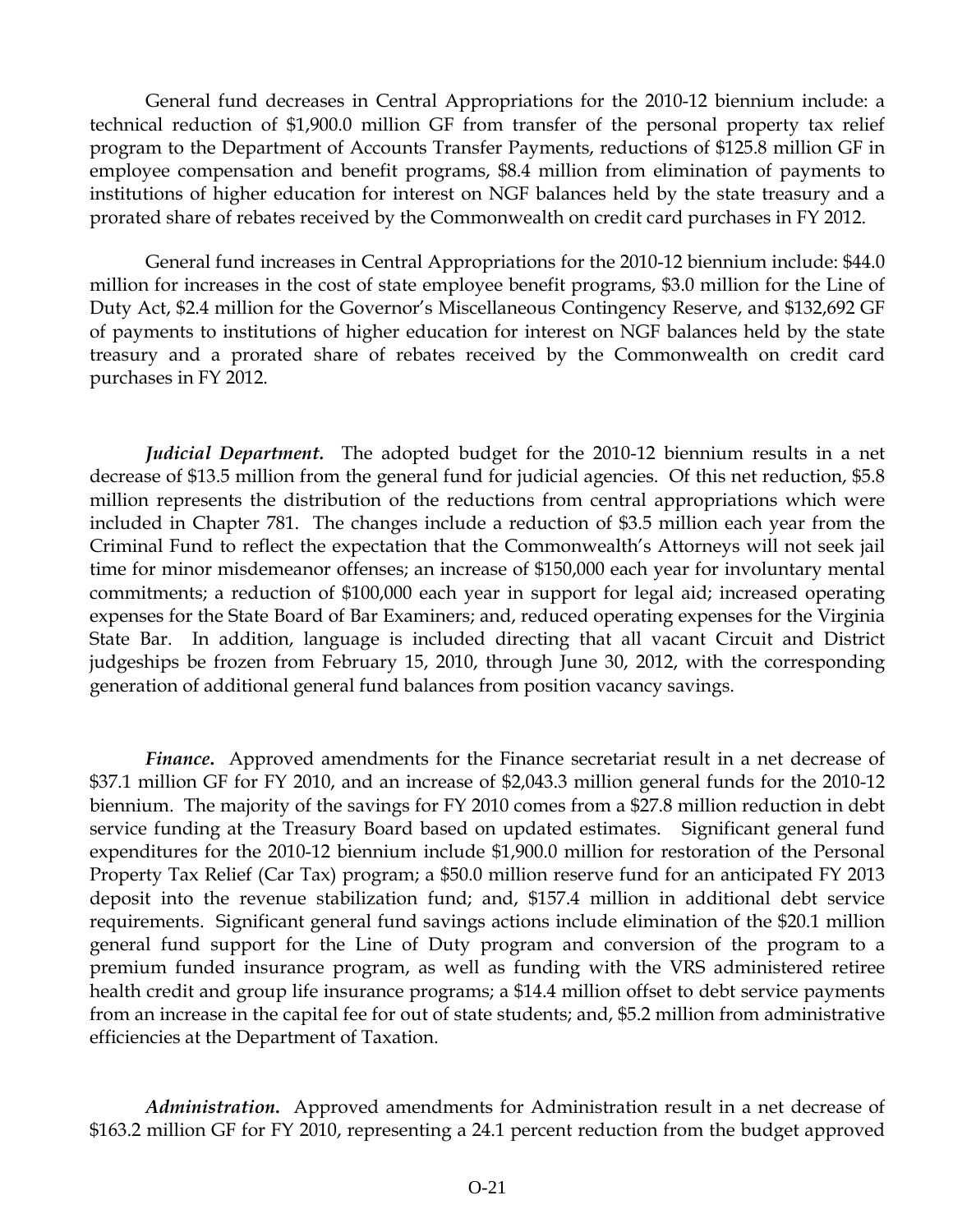in Chapter 781. Over 70 percent of the reductions in FY 2010 are within the Compensation Board with the majority of the reduction coming from a proposal to supplant \$109.5 million general fund support for sheriff's offices with federal stimulus funds. Other significant FY 2010 savings within the Compensation Board include the \$30.4 million in across-the-board reductions for constitutional officers included in the September 2009 reduction plan and \$7.8 million in savings from deferring the 4<sup>th</sup> quarter payments for retirement and group life insurance for employees of constitutional offices.

The budget for the 2010-12 biennium includes a net decrease of \$114.5 million GF and a net increase of \$115.4 million NGF. The General Assembly rejected a proposal to transfer the Compensation Board to the Public Safety Secretariat. Significant actions include the restoration of \$174.5 million for locally elected constitutional officers funded through the Compensation Board, and the transfer of funding for public television and radio grants from the Secretary of Administration to the Secretary of Education and Workforce. The increase in the NGF appropriation is due to a \$120.0 million increase in the appropriation for the Local Choice health insurance program.

 *Technology.* The approved Technology budget for the 2010-12 biennium totals \$10.3 million, representing a reduction of \$6.1 million GF when compared to the secretariat's current appropriations in Chapter 781 of the 2009 Acts of Assembly. In addition, the amendments include increasing the nongeneral fund transfer of funds from the Wireless E-911 Fund to support sheriff's dispatchers by \$2.0 million each year and the elimination of \$1.7 million in expenses for the Virginia Election and Registration System. The approved budget also includes \$9.4 million in Central Accounts to support agency IT spending in HB 29. Also included are several language amendments designed to increase the transparency of the current information technology outsourcing agreement and establish a process for implementing management efficiencies within the Virginia Information Technologies Agency. Finally, the amendments require VITA to develop a plan for improving the efficiency and effectiveness of services provided, and to evaluate the long-term viability of the Virginia Enterprise Applications Program.

*Agriculture and Forestry*. Adopted amendments for the Agriculture and Forestry secretariat for FY 2010 total \$3.9 million and reflect the Governor's September 2009 reduction plan. For the Department of Agriculture and Consumer Services, reductions equal 7 percent of the FY 2010 GF appropriation in Chapter 781. At the Department of Forestry, the GF reduction is 9 percent of the FY 2010 budget as adopted by the 2009 General Assembly.

The approved appropriation for Agriculture and Forestry in the FY 2010-12 biennium totals \$81.9 million GF and \$86.2 million NGF, a reduction of \$10.7 million GF offset by a net increase of \$2.1 million NGF compared to Chapter 781. This reflects the continuation of the majority of the September 2009 reduction plan as well as additional GF reductions totaling \$2.7 million GF.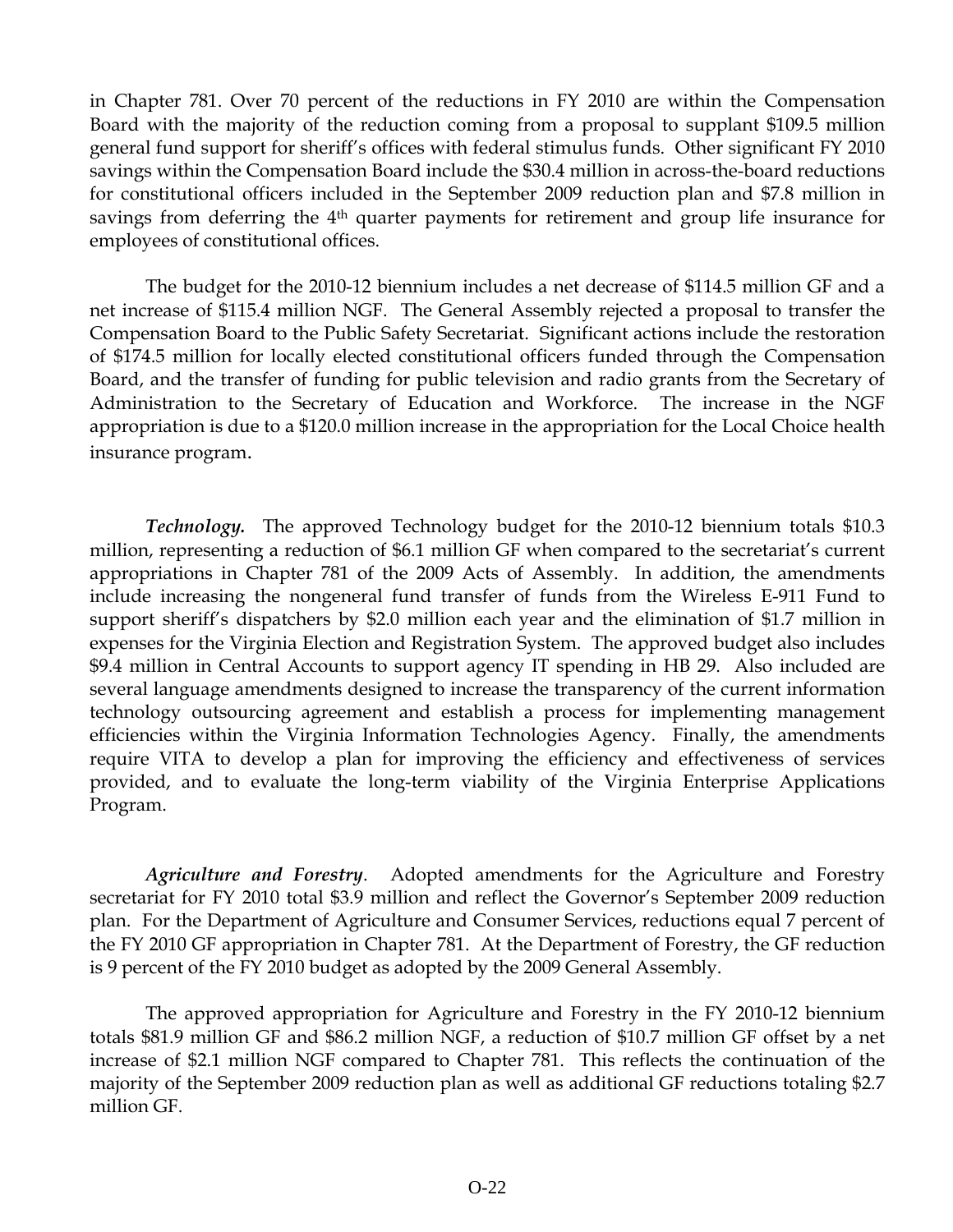*Natural Resources.* Adopted amendments for the Natural Resources secretariat for FY 2010 include a general fund reduction of \$9.3 million from the Governor's September 2009 reduction plan. In addition, the budget restores \$17.2 million in general funds for land conservation and agricultural best management practices. Chapter 781 originally assumed that federal stimulus funding would be used for these payments.

HB 30 includes a decrease of \$22.1 million GF and \$83.0 million NGF in the 2010-12 biennium compared to the adjusted appropriation for current operations. This total includes reductions of \$26.7 million GF offset by new spending of \$4.6 million GF. The only significant new spending item proposed for Natural Resources is \$18.2 million NGF for implementation of agricultural best management practices. This increase to the nongeneral fund appropriation is offset by removing the appropriation of \$55.7 million NGF each year for cash expenditures of previous WQIF deposits.

*Commerce and Trade.* Adopted amendments for Commerce and Trade reflect a net decrease of \$4.4 million GF in FY 2010 when compared to Chapter 781. This net total includes \$7.6 million in savings included in the Governor's September 2009 reduction plan, offset by the replacement of \$3.2 million in federal stimulus funding with a like amount of general fund resources.

 The 2010-12 budget includes \$309.5 million GF and \$2,132.0 million NGF, an increase of \$81.2 million GF compared to the adjusted appropriation for current operations. Included among the increases was a total of \$61.4 million in targeted funding for economic development and job creation initiatives, including doubling the Governor's Opportunity Fund in the first year of the biennium, and increasing funding for the Department of Business Assistance and the Virginia Tourism Authority.

*Transportation*. Amendments for the Transportation secretariat for FY 2010 include reductions of \$14.3 million GF and \$155.6 million NGF. The NGF reduction represents the August and December forecast adjustments of Commonwealth Transportation Fund revenues. The general fund reductions reflect the Governor's September 2009 reduction plan and include using \$13.2 million in balances in the Route 58 Corridor Development Fund to supplant a like amount of GF resources that had been dedicated to the debt service.

 The 2010-12 budget provides a total of \$8.1 billion for Transportation agencies, which includes \$81.9 million GF and \$8.0 billion NGF for the biennium – a reduction of \$851.0 million over the Chapter 781 base budget. The majority of these adjustments reflect the reforecast of nongeneral fund transportation revenues – both in August and December 2009 – which mirror the reductions in general fund revenues as a result of the current recession. Included in this reduction is \$519.0 million that had been appropriated for the Dulles Corridor Metrorail Project. With the transfer of the project to the Metropolitan Washington Airports Authority, these amounts are no longer included in DRPT's budget. Exclusive of this accounting transfer, the net biennial reduction totals \$332.0 million NGF.